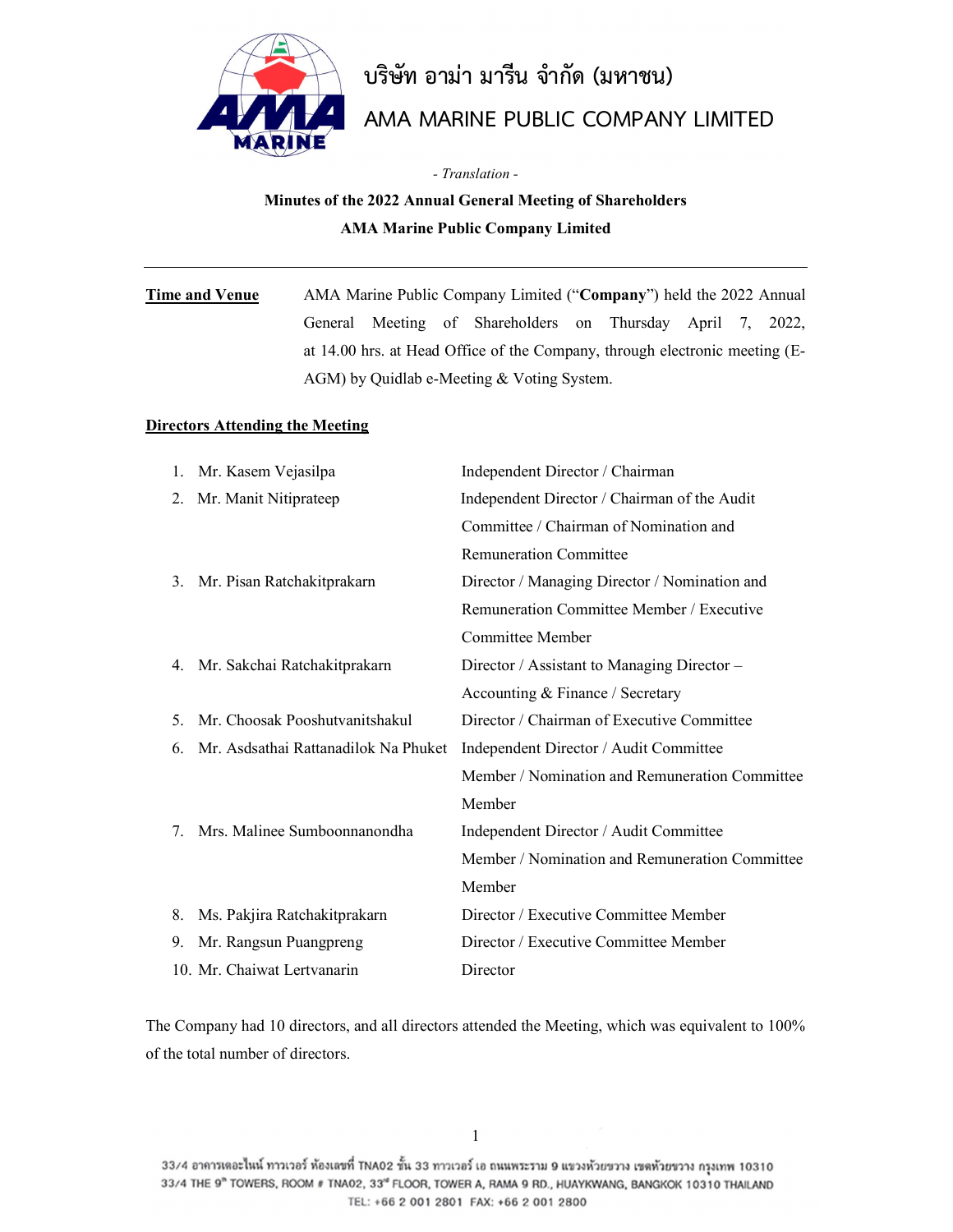#### Legal Advisors Attending the Meeting

| 1. Mr. Chatiporn Baramee    | Legal Advisory Council Limited |
|-----------------------------|--------------------------------|
| 2. Ms. Pisamai Chuwongkomol | Legal Advisory Council Limited |
| 3. Ms. Sisira Jitjingjai    | Legal Advisory Council Limited |
| 4. Ms. Saranya Sirinitikorn | Legal Advisory Council Limited |

#### Representatives from Auditors Attending the Meeting

| 1. Mrs. Suvimol Chrityakierne | D I A International Audit Co., Ltd. |
|-------------------------------|-------------------------------------|
| 2. Ms. Raveewan Chuenchom     | D I A International Audit Co., Ltd. |
| 3. Ms. Sunee Khunjamnong      | D I A International Audit Co., Ltd. |

#### **Preliminary Proceedings:**

 Mr. Kasem Vejasilpa, Chairman of the Board of the Company, performed as the Chairman of the Meeting ("the Chairman") and appointed Ms. Somruthai Sengsri to be an assistant of Chairman in order to conduct the Meeting.

 Ms. Somruthai Sengsri, welcomed shareholders who attended the Meeting, and informed the Meeting that the Annual General Meeting of Shareholders of the year 2022 was held by electronic meeting (E-AGM) in accordance with the Emergency Decree on Electronic Meeting B.E. 2563. To prevent the spread of Coronavirus (COVID-19), the Company obtained the meeting management service provided by Quidlab Co., Ltd., which is a system that complies with the announcement of the Ministry of Digital Economy and Society RE: Standards for Maintaining Security of Meetings via Electronic Means B.E. 2563, and received the certification of meeting control system from the Electronic Transactions Development Agency (ETDA).

In this Annual General Meeting of Shareholders of the year 2022, there were 5 shareholders attending in person, and 43 shareholders attending in proxy. Therefore, there were 48 shareholders in total attending the Meeting both in person and in proxy, representing 366,153,380 shares equivalent to 70.6973% of the Company's total issued shares. Thus, the quorum was attained under the Articles of Association of the Company.

In this Meeting, Ms. Pisamai Chuwongkomol, representative of the legal advisors, was the witness for the vote counting.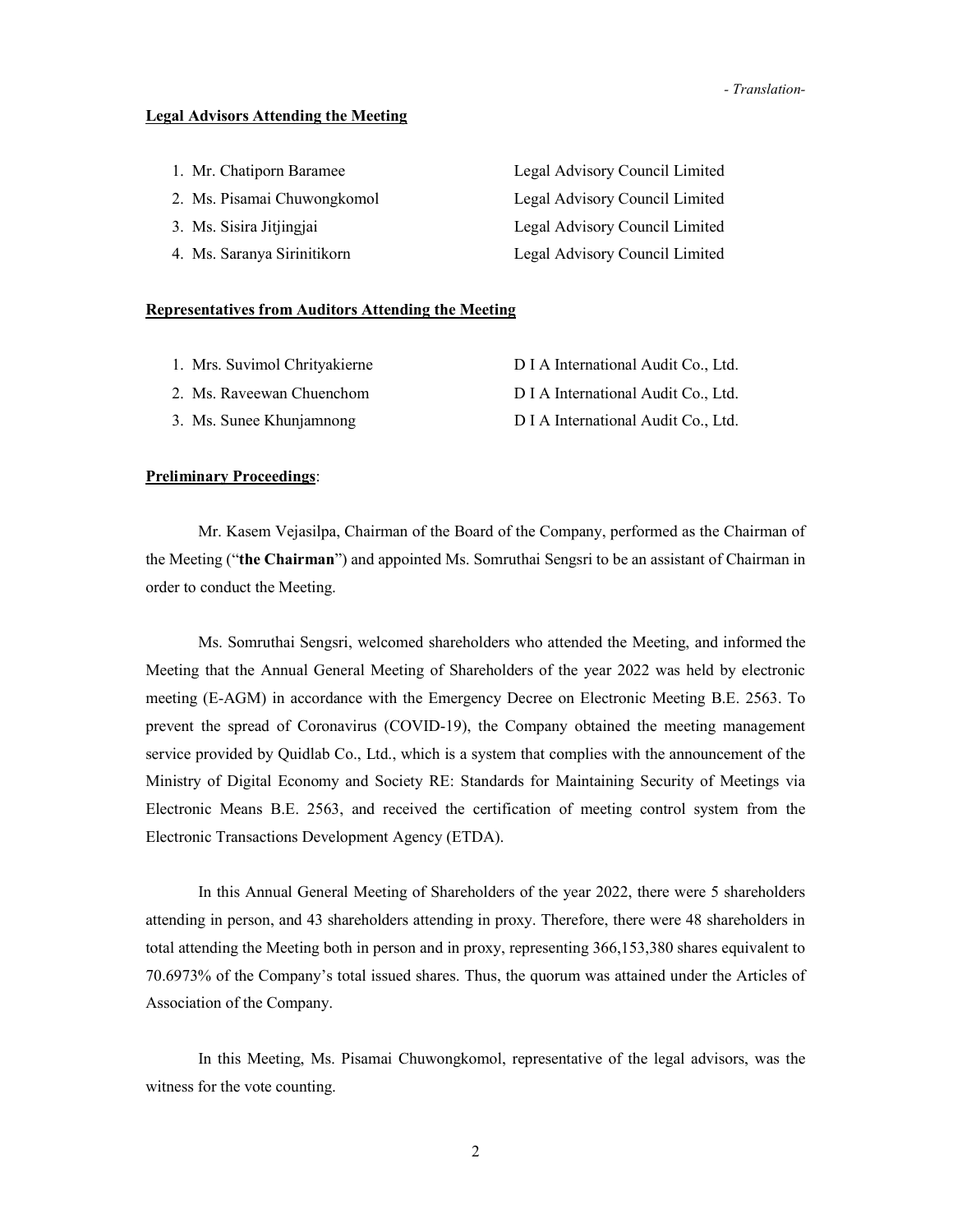The Meeting moderator then explained the voting methods to the Meeting, which can be summarized as follows:

#### Vote Casting

- 1. To cast the vote in the Meeting, each shareholder had his/her vote (s) equaling the number of shares held, by which one vote equaled one share.
- 2. Casting of the votes for each agenda item would be avowedly performed. Shareholders or proxies were only able to vote once, i.e., *approve, disapprove or abstain*. The vote could not be divided, except in the case of foreign shareholders who had appointed a Custodian in Thailand to be a share depository and keeper, whereby such could vote separately to approve, disapprove or abstain at the same time for each agenda item, by separating the votes to be cast equal to the number of shares held.
- 3. For each agenda item, the Company would give approximately 1 minute to vote.
	- When shareholders wished to cast their vote, they were asked to click on the marked symbol on the voting menu which appeared on the left side of the menu bar. Voting for each agenda item was done by clicking only one button i.e., approve, disapprove or abstain, and then, pressing submit. When the vote had been submitted, shareholders would receive a pop-up message to notify of a successfully submitted vote.
	- If shareholders logged into the system and did not click on any buttons of the voting menu, the system would automatically count the vote as approval.
	- In this regard, shareholders were allowed to vote, change the vote or revise the vote for each agenda item until the meeting announced the closure of the voting for such agenda item.
	- For security reasons, each user could log into the system from only one device, and if any shareholder tried to log into the system on other devices or other browsers of the same computer, the previous log-in would be cut out of the system automatically. Shareholders were asked not to disclose their username and password to others.
	- In a case a shareholder had asked for username and password for attending the E-AGM and sending proxy form B, which had already recorded a vote, such vote could not be changed. However, shareholders could watch the broadcast of the meeting and ask questions.

#### Vote Counting

- 1. Under Clause 31 of Articles of Association of the Company, in a normal case, the resolution would be passed by the majority vote of shareholders who attended the meeting and cast the votes. If the votes are on par, the Chairman of the meeting is allowed to cast the decisive vote.
- 2. To count the votes for each agenda item, the Company would count only disapprove and/or abstain to deduct such from the total shares of shareholders who attended the Meeting and cast their vote.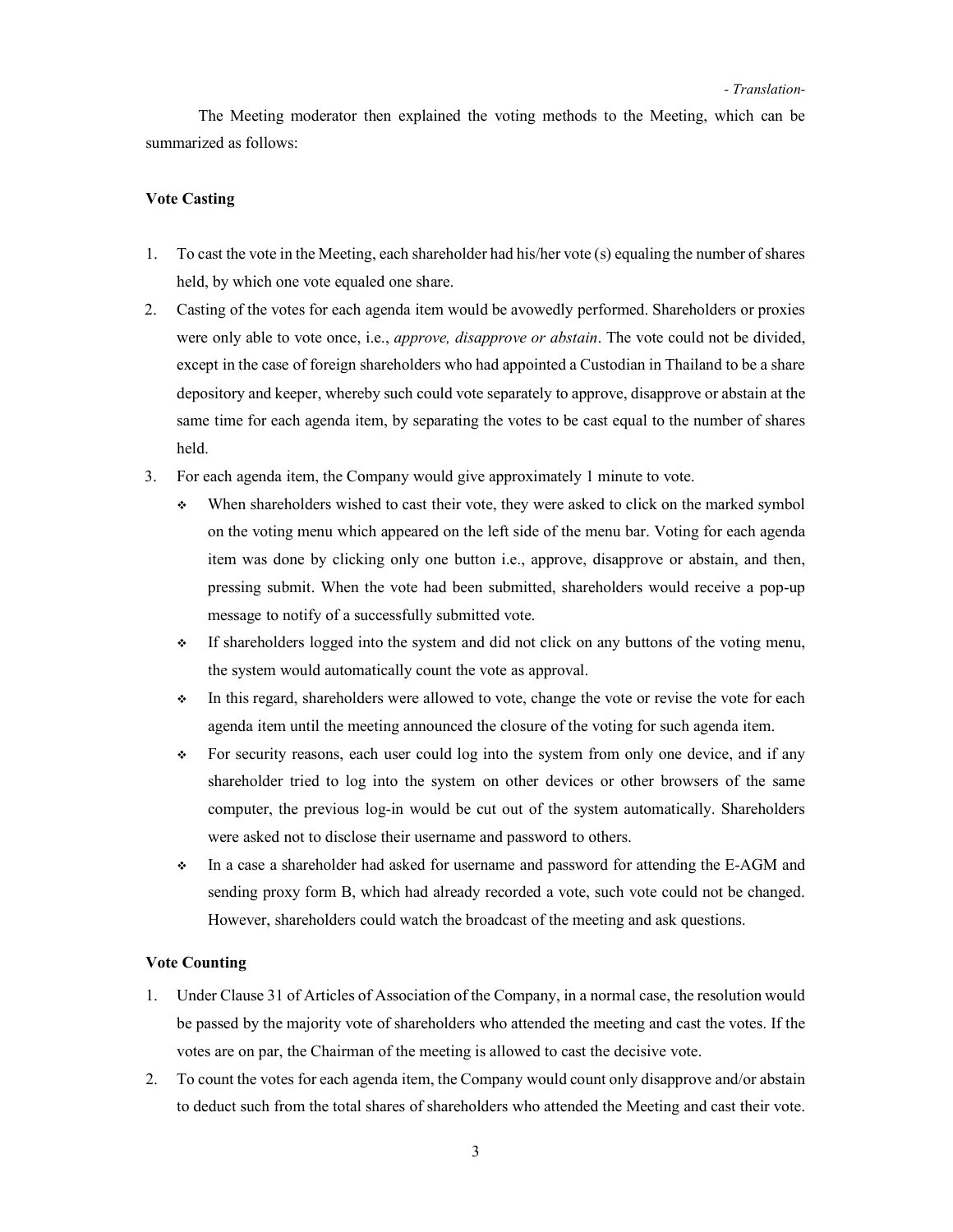The remaining would be considered as the votes of approval, including the votes already cast by the proxy who voted in the proxy form, which had been recorded in advance.

3. In announcing the voting result, such would specify the voting approve, disapprove and abstain. The Company would count approve and disapprove votes in percentage and use such for the base of calculation.

In this regard, except for the vote casting in Agenda item 6: To consider and approve the remuneration of the Board of Directors and the Sub-committee for the year 2022 and Agenda item 8: To consider and approve the amendment of the Company's Articles of Association by revising Clause 24 and Clause 28 and adding new Clause 25 and Clause 29 to the Company's Articles of Association; therefore, after the amendment, an order of the Company's Articles of Association would be amended, and the new Articles of Association of the Company would contain 48 clauses. The Company would count approve, disapprove and abstain in percentage and use such for the base of calculation.

Each agenda item would use the total number of shares of the latest attending shareholders. Therefore, the number of attending shareholders of the Meeting might change and not be equal.

#### Making Opinions and Queries

- 1. Shareholders or proxies wanting to express their opinions or ask questions in each agenda item could press on the typing message button (chat window icon) and type the message that they wanted to ask and then press on the 'submit' button to confirm such message sending to the Company. The moderator would read such questions consecutively.
- 2. In making opinions or queries, shareholders were asked to propose their subject matter concisely and not ask repetitive questions, for the meeting to be held effectively.
- 3. In a case that a shareholder wanted to express their opinion and ask a question that was not in the scope of the considered agenda item, the Company asked shareholders to propose such issues in the other matter agenda item or at the end of the Meeting.

The Company would publish the Minutes of the Meeting together with the votes for each agenda item on the Company's website within 14 days from the Meeting date or within April 20, 2022.

Thereafter, the Chairman then proposed the Meeting to consider the following agenda items: -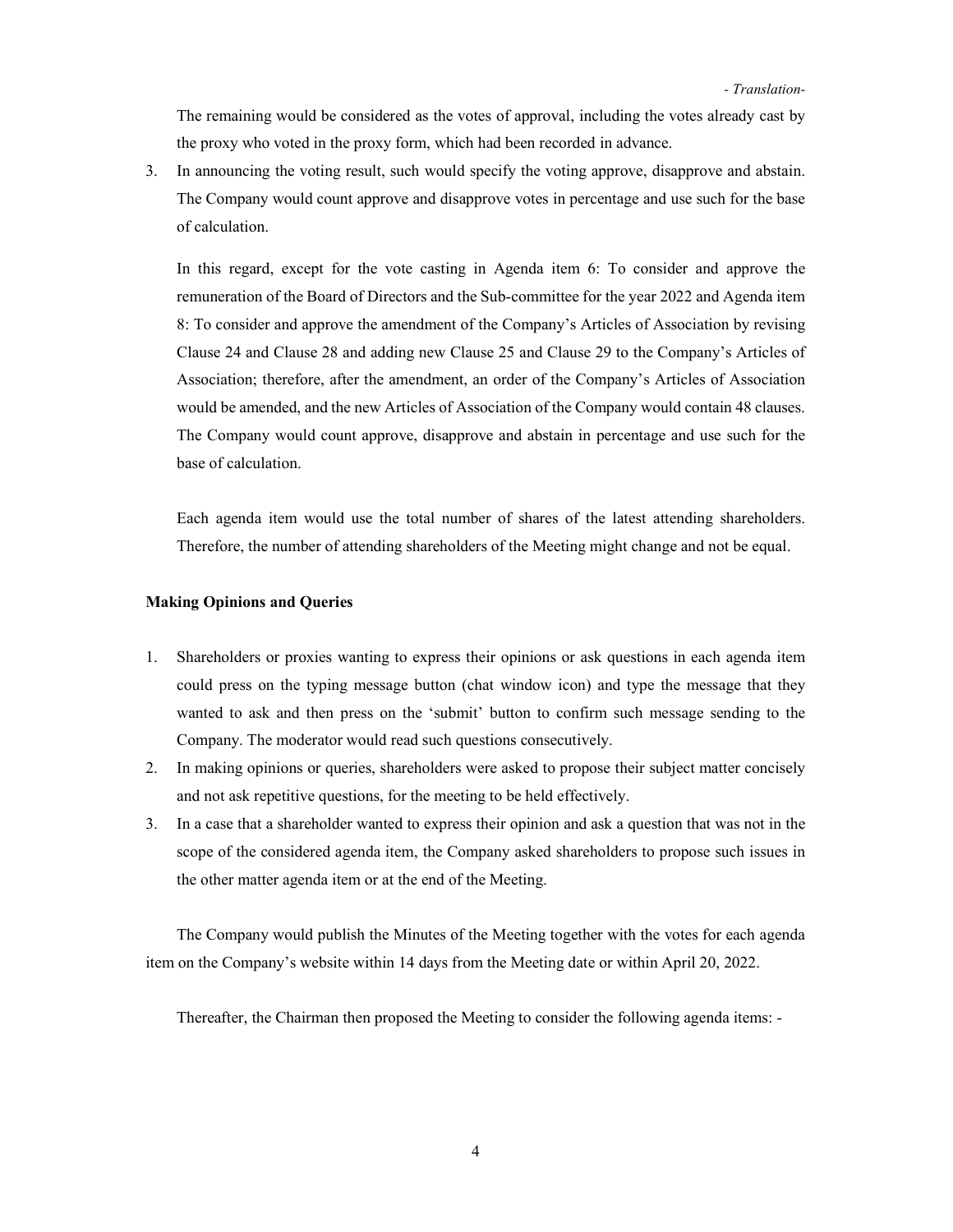# Agenda Item 1 To consider and adopt the Minutes of the 2021 Annual General Meeting of Shareholders held on April 8, 2021

 The Chairman presented the Minutes of the 2021 Annual General Meeting of Shareholders held on April 8, 2021, to the Meeting, details of which appeared in the copy of the Minutes distributed to shareholders together with the invitation of this Meeting.

 The Chairman asked the Meeting if any shareholders had any queries or opinions regarding this agenda item.

 There were no additional questions raised, thus, the Chairman requested the Meeting to consider and adopt the Minutes of the 2021 Annual General Meeting of Shareholders held on April 8, 2021.

 In this regard, the Chairman informed the Meeting that this agenda item would be approved by a majority vote of shareholders attending the Meeting and casting their votes.

Resolution: The Meeting considered the matter and resolved with the majority votes of the total number of votes of the shareholder attending the Meeting and casting their votes to adopt the Minutes of the 2021 Annual General Meeting of Shareholders held on April 8, 2021, as proposed with the following votes:

| Shareholders attending the meeting 50 persons, totaling of 367,287,480 shares |               |        |                      |                          |  |  |  |
|-------------------------------------------------------------------------------|---------------|--------|----------------------|--------------------------|--|--|--|
| Approved                                                                      | 367, 287, 480 |        | votes, equivalent to | 100.00%                  |  |  |  |
| Disapproved 0                                                                 |               | votes. | equivalent to        | $0.00\%$                 |  |  |  |
| <b>Abstained</b>                                                              | $\mathbf 0$   | votes. | equivalent to        | $\overline{\phantom{0}}$ |  |  |  |
| Voided                                                                        | 0             | votes. | equivalent to        | $\overline{\phantom{0}}$ |  |  |  |

Remark: In this agenda item, there were an additional 2 shareholders holding 1,134,100 shares attending the Meeting.

### Agenda Item 2 To acknowledge the Company's operating results and the Form 56-1 One Report for the year 2021

 The Chairman appointed Mr. Pisan Ratchakitprakarn, Managing Director, to present the details of the Company's operating results and the Form 56-1 One Report for the year 2021 to the Meeting. Mr. Pisan Ratchakitprakarn reported the Company's operating results for the year 2021,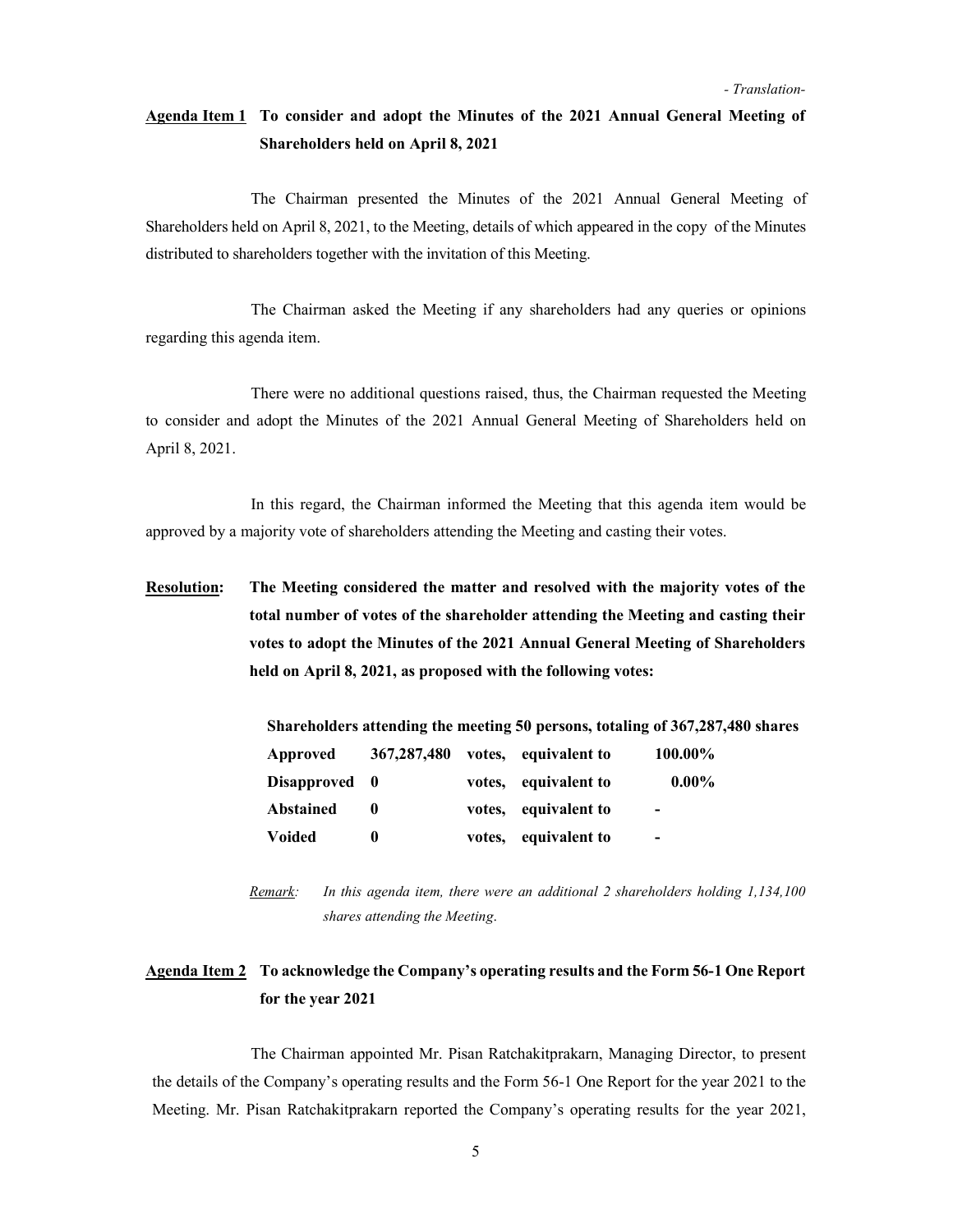details of which appeared in the 2021 Form 56-1 One Report distributed to the shareholders together with the invitation letter of this Meeting.

 Mr. Pisan Ratchakitprakarn reported the Company's operating result and the Form 56- 1 One Report for the year 2021 and the Collective Action Coalition against Corruption: CAC that can be summarized as follows:

#### The Company's financial status and operating result for the year 2021

In 2021, revenue from freight of the Company and the Subsidiary was at Baht 2,090.14 million, increased by Baht 282.85 million or equivalent to 15.65% from the previous year. The proportions of the revenue from the marine logistics service and the land logistics service were at the rate of 55.93% and 44.07%, respectively.

Gross profit of the Company and the Subsidiary was Baht 368.34 million, increased by Baht 6.74 million or 1.86% from the previous year. The gross profit margin was at the rate of 17.62%, compared to the gross profit margin of the year 2020 at the rate of 20.01%.

As a result, the net profit of the Company and the Subsidiary decreased by Baht 16.83, or equivalent to 9.88% from the previous year, at the amount of Baht 153.51, or equivalent to the net profit of 7.34%, compared with net profit margin per income in 2020 at the rate of 9.43%. Some decrease of the net profit was from the decrease of other incomes. In the year 2020, the Company's profits from the sale of assets were approximately Baht 13 million compared with the profits from sale of assets in 2021 at the amount of 0.61 million.

#### Marine logistics service

 Income of the Company from Marine logistics service increased slightly by Baht 0.77 million or 0.07% from the same period of the previous year. Such increase of the Company's income was mainly from demurrage which increased by Baht 25.96 million or 210.09% due to the strict of inspection measure of vessels entering China because of the outbreak of Coronavirus ("Covid-19"). As a result, the vessels wasted time waiting to receive the goods.

The average Company's fleet utilization rate for the year 2021 was at 96.95%, increasing from the previous year, which was at 90.92%. The average freight rate increased approximately 8.27%. The average Thai Baht exchange rate depreciated compared to the previous year. However, the Company's shipments dropped 157,845 tonnes, or 11.73%, as three vessels, which is sized of 13,000 tonnes, were docked during the year, and the docking of two vessels from April to December 2020 left only 9 vessels from the start of the year 2021.

The gross profit for marine logistic service for the year 2021 was at Baht 161.20 million, deceasing from the previous year by Baht 58.77 million or 26.72%, equivalent to the gross profit at the rate of 13.79%, decreasing from the previous year, which was at 18.83%. The decreased gross profit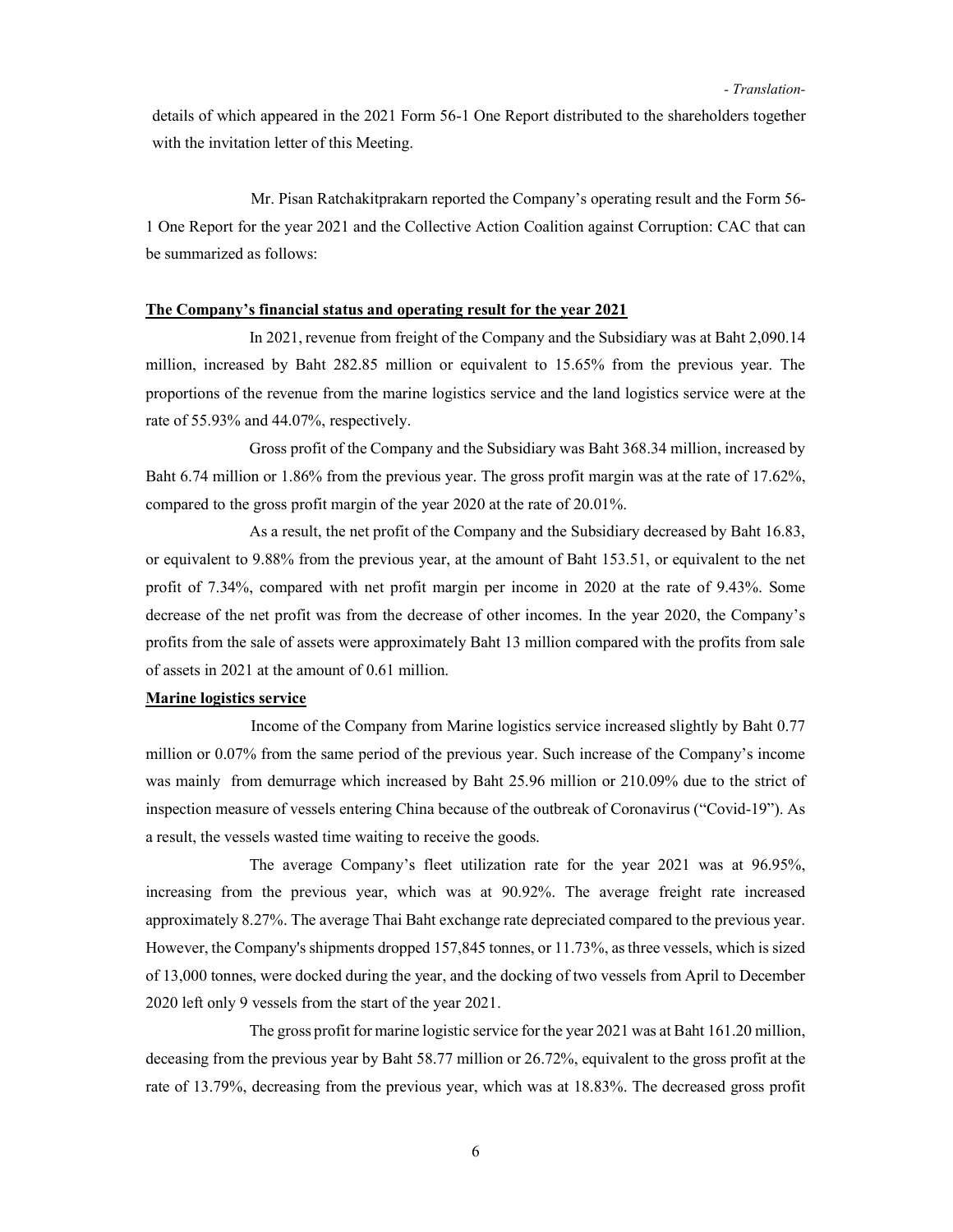was mainly due to the extreme increase in fuel prices compared to the average price of Brent Crude in the year 2021 at 70.82 US Dollar per barrel, increasing by 63.93 from the previous year.

 For the above reasons, both in terms of the extreme increase of fuel cost and decrease of other incomes, the net profit of the marine logistics service decreased from Baht 93.93 million in 2020 to Baht 33.64 million in 2021, or equivalent to a net profit margin of 8.04% in 2020 and 2.88% in 2021.

#### Land logistics service

In October 2021, AMA Logistics Co., Ltd. ("AMAL") which is the Subsidiary, acquired the ordinary share of TSSK Logistic Co., Ltd. ("TSSK") and Auto Logis Co., Ltd. ("AUTO") in proportion of 76.00% of the total numbers of share of the existing shareholders. TSSK serves gas freight and container freight for petrochemical products, while AUTO was the car freight services. This acquisition was to expand the freight services to cover more and to support new projects in the future.

 The land logistics service income for the year 2021 increased by Baht 282.09 million or 44.14% from the previous year at Baht 921.19 million, comprising of income of liquid goods freight in the total amount of Baht 815.07 million and incomes the acquired business. The main reason of increased income was from the liquid goods freight, which increased by Baht 175.97 million or 27.53%, in the line with the increased truck fleet from 235 to 254 trucks in the year 2021, and the oil freight of 2,286 million liters, increasing by 378.63 million liters or 19.86% from the effective trucks fleet management.

The gross profit of the land logistics service for the year 2021 was at Baht 207.13 million, increasing from the previous year by Baht 65.51 million or 46.26%, equivalent to the gross profit at the rate of 22.49%, increasing slightly from the previous year at 22.16% due to the efficient management of landing routes, drivers and other related costs. As a result, the net profit increased by Baht 40.49 million or 52.47%.

#### Financial Status

 The Company and Subsidiary had assets in total of Baht 4,118.54 million, increasing by Baht 603.98 million or 17.19% from the end of the previous year. The main reason was the fuel trucks and the assets of the acquired business, at approximately Baht 494.57 million. Other reasons were the fuel trucks and component of liquid logistic service, at approximately Baht 68.29 million.

The Company and Subsidiary had liabilities in total of Baht 1,696.75 million, increasing by Baht 312.81 million or 22.60% from the end of the previous year. The main reason was an increase of financial lease for the increased trucks fleet including the increase of short-term and longterm loans.

The Company and Subsidiary had shareholder's equity in total of Baht 2,421.78 million, increasing by Baht 291.17 million or 13.67% from the end of the previous year. The main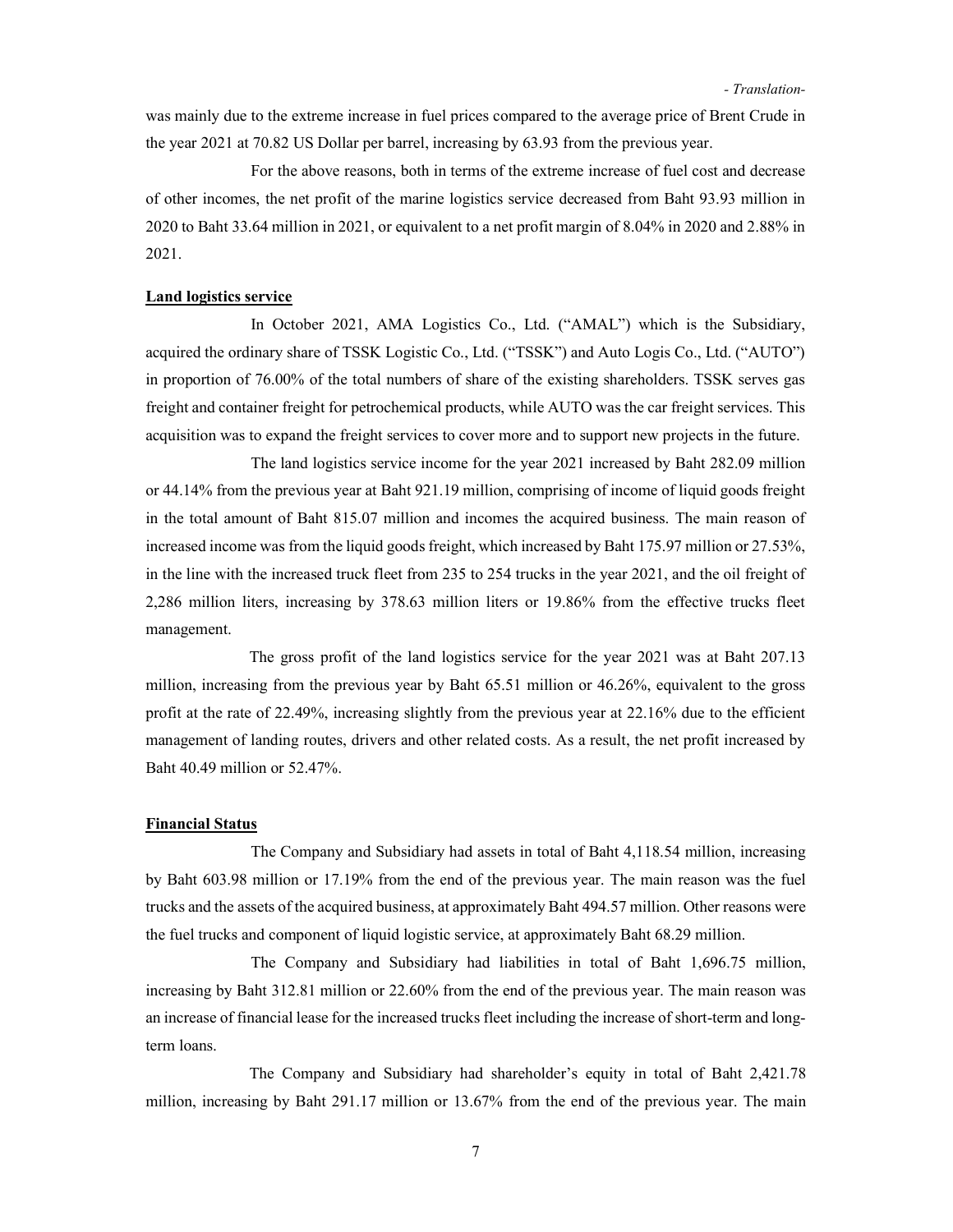reason was from net profit from operating, an increasing of financial statement conversion differences and an interim dividend payment during the second quarter in the amount of Baht 103.58 million.

#### Important Financial Ratios

 Important financial ratios of the Company tended to be lower than the previous year showing in the return on assets rate, which decreased from 7.64% to 6.86% compared to the previous year. Return on equity ratio decreased from 8.76 to 8.11 from the previous year. There was some decline in the return rate, while Debt to Equity Ratio (D/E Ratio) was similar in the year 2020 and 2021.

#### The Collective Action Coalition against Corruption: CAC

 Regarding the Collective Action Coalition against Corruption or CAC, the Company certified its membership at the end of 2019. As for the year 2021, the Company still realized the importance of the anti-corruption issue and had communicated and publicized about the anti-corruption policy by issuing guidelines for the anti-corruption policy, both internally and externally to stakeholders. There was a regular training of personnel on such matters. Moreover, there was a meeting of the Anti-Corruption Committee to review the policies and to assess corruption risks regularly to ensure that the Company can operate with transparency, honesty, and ethically under the umbrella of good corporate governance.

 In addition, in the year 2021, the Company effectively operated following the anticorruption policies and received no complaint or whistleblowing regarding corruption from stakeholders in any way.

 Mr. Pisan Ratchakitprakarn asked the Meeting if any shareholders had any queries or opinions regarding this agenda item.

 There was no question raised, thus, the Chairman informed the Meeting that this agenda item was for acknowledgement; thus, the resolution of acknowledged the Company's operating results and the Form 56-1 One Report was not required.

# Agenda Item 3 To consider and approve the Company's Statement of Financial Position and Profit and Loss Statement for the Accounting Period ended 31 December 2021

 The Chairman appointed Mr. Sakchai Rutchakitprakarn, Assistant to Managing Director – Accounting  $\&$  Finance, to present the details of the Company's Statement of Financial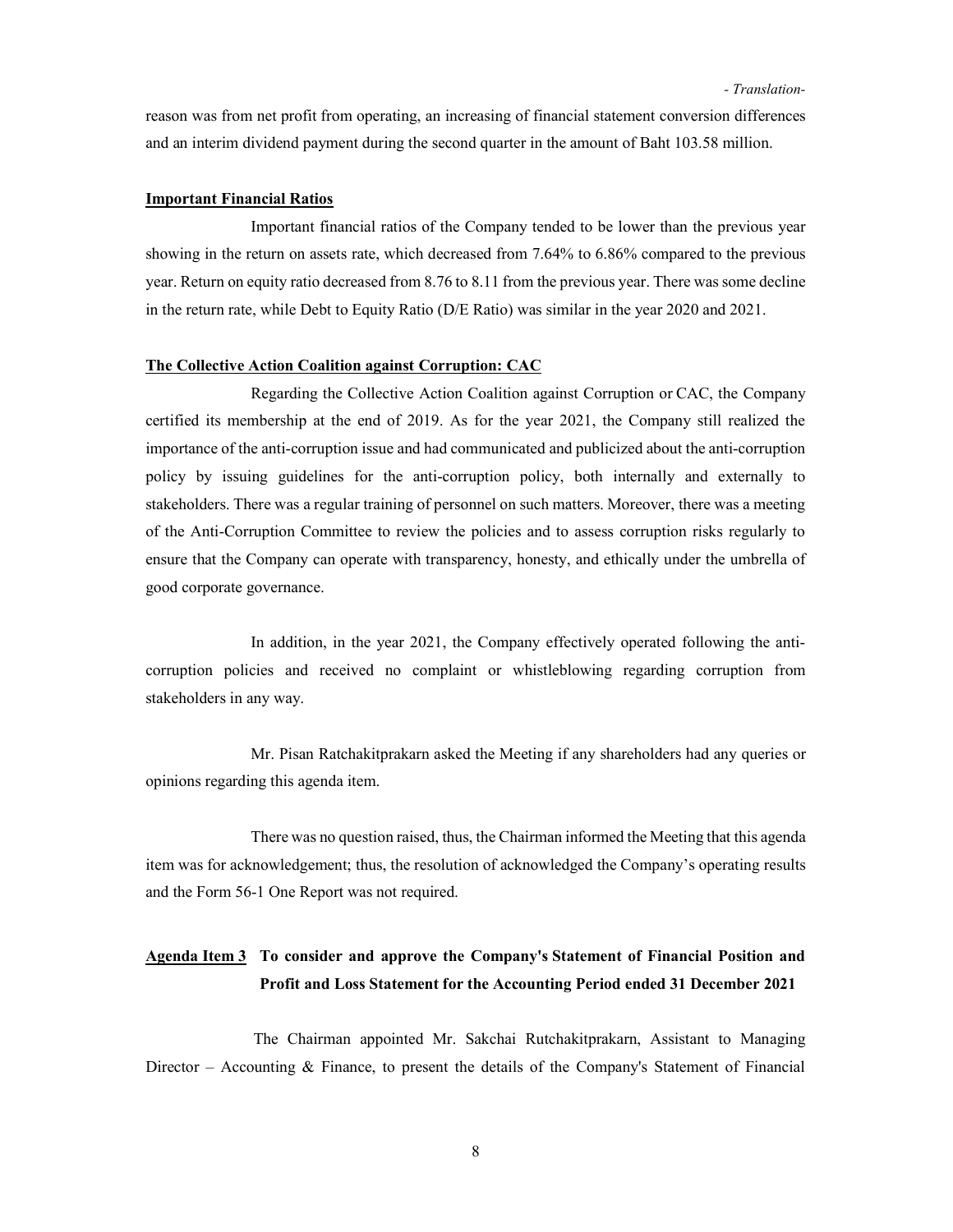Position and Profit and Loss Statement for the Accounting Period ended 31 December 2021 to the Meeting.

 Mr. Sakchai Ratchakitprakarn reported to the Meeting that according to Section 112 of the Public Limited Companies Act, B.E. 2535 (1992) and Article 35 of the Company's Article of Association, the Company was required to prepare the statement of financial position and profit and loss statement in order to propose such to the Annual General Meeting of Shareholders for approval.

 In this regard, the Audit Committee Meeting No. 1/2022 held on February 22, 2022, had audited the Company's Statement of Financial Position and Profit and Loss Statement for the accounting period ended December 31, 2021, and its Subsidiary's as proposed by the Company Auditor. The Committee agreed the reports were correct, complete, and reliable. The disclosure was accurate and can be summarized as follows:

| <b>Details</b>             | <b>Amount (Baht)</b> |
|----------------------------|----------------------|
| <b>Total Assets</b>        | 4,118,537,293.38     |
| <b>Total Liabilities</b>   | 1,696,752,680.99     |
| Total Shareholder's Equity | 2,421,784,612.39     |
| <b>Total Revenues</b>      | 2,090,139,181.35     |
| Net Profit                 | 153,507,486.62       |
| Earnings per share         | 0.30                 |

 In addition, the Board of Directors Meeting No. 1/2022 held on February 22, 2022, had considered the Company's Statement of Financial Position and Profit and Loss Statement and agreed with the opinion from the Audit Committee. They agreed to propose to the 2022 Annual General Meeting of Shareholders to consider and approve the Company's Statement of Financial Position and Profit and Loss Statement for the Accounting Period ended December 31, 2021, that was audited and certified by the Company's auditor and the Audit Committee. Details are as appear on the 2021 Annual Report that was distributed to shareholders together with the invitation letter of this Meeting.

 Mr. Sakchai Ratchakitprakarn asked the Meeting if any shareholders had any queries or opinions regarding this agenda item.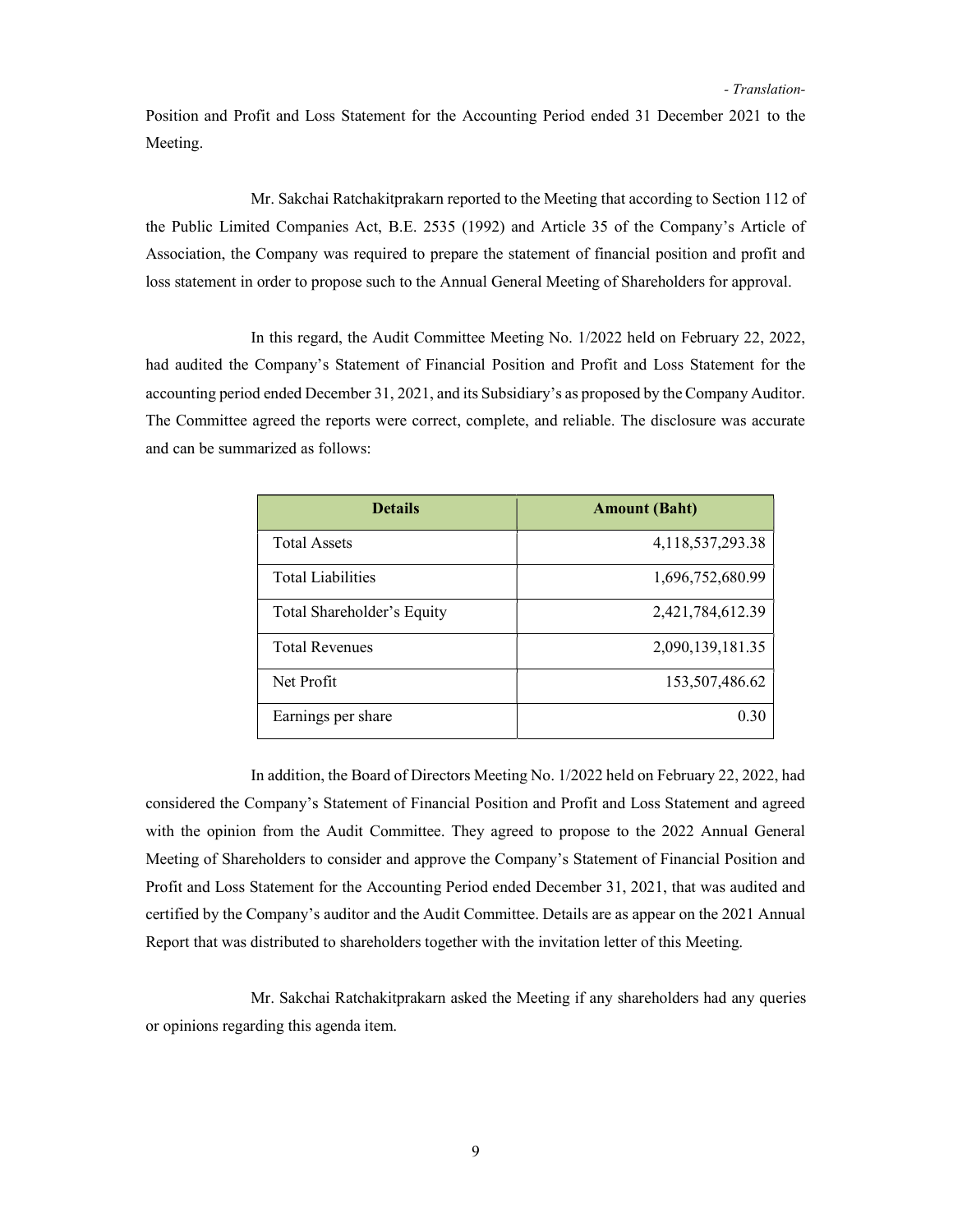There was no additional question raised, thus, the Chairman requested the Meeting to consider and approve the Company's Statement of Financial Position and Profit and Loss Statement for the Accounting Period ended December 31, 2021.

 In this regard, the Chairman informed the Meeting that this agenda item would be approved by a majority vote of shareholders attending the meeting and casting their votes.

Resolution: The Meeting considered the matter and resolved to approve the Company's Statement of Financial Position and Profit and Loss Statement for the Accounting Period ended December 31, 2021, as proposed with the unanimous vote from the total number of votes of the shareholders attending the Meeting and casting their votes with the following votes:

| Shareholders attending the meeting 50 persons, totaling of 367,287,480 shares |               |        |                      |                          |               |  |  |
|-------------------------------------------------------------------------------|---------------|--------|----------------------|--------------------------|---------------|--|--|
| Approved                                                                      | 367, 287, 480 |        | votes, equivalent to | 100.0000                 | $\frac{0}{0}$ |  |  |
| <b>Disapproved</b>                                                            | $\mathbf{0}$  | votes, | equivalent to        | 0.0000                   | $\frac{1}{2}$ |  |  |
| <b>Abstained</b>                                                              | $\mathbf{0}$  | votes, | equivalent to        | $\overline{\phantom{0}}$ |               |  |  |
| <b>Voided</b>                                                                 | 0             | votes, | equivalent to        | $\overline{\phantom{0}}$ |               |  |  |

# Agenda Item 4 To consider and approve the omission of dividend payment and the appropriation of legal reserve for the year 2021

 The Chairman appointed Mr. Sakchai Ratchakitprakarn, Assistant to Managing Director – Accounting  $&$  Finance, to present the details of the dividend payment for the year 2021 to the Meeting.

 Mr. Sakchai Ratchakitprakarn informed the Meeting that the Company had a policy to pay a dividend of no less than 25% of its separated net profit after deduction of tax and legal reserves and other reserves (if any). However, the dividend payment may be changed depending upon the Company's operation, financial statements, liquidity, and necessity of the working capital usage, investment and business expansion plan, market environment, suitability, and other factors relating to the operation and management under the condition of the Company.

In the year 2021, the Company had a net profit of 33,638,764.74 Baht, which was equivalent to 0.06 Baht per share. Under the unusual situation during this period because of the outbreak of Coronavirus (COVID-19), the overall economic condition was with significant fluctuation and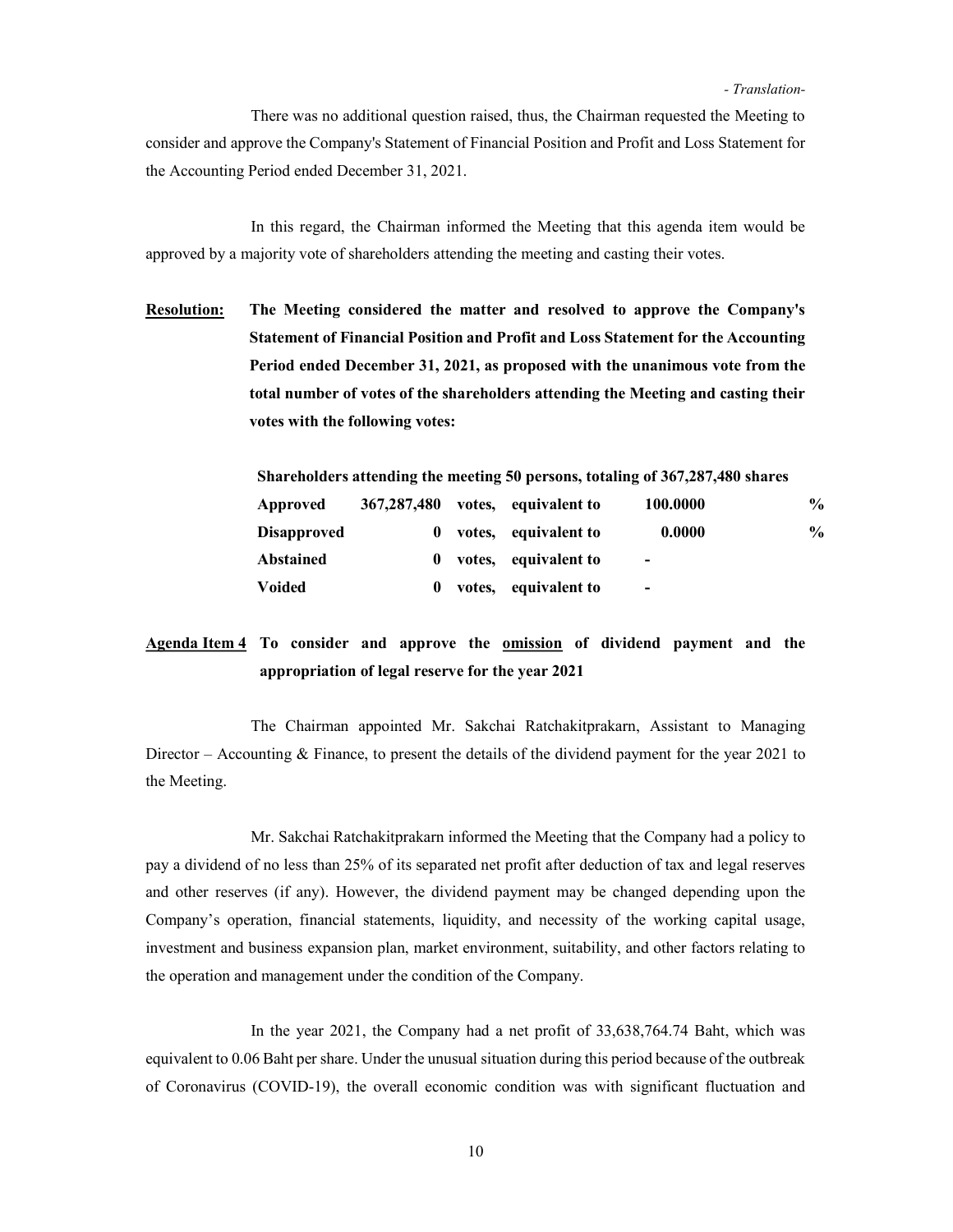uncertainty. Therefore, the Company needed to reserve a cash flow to use as working capital for operations.

The Board of Directors Meeting No. 1/2022 held on February 22, 2022, proposed to approve the omission of dividend payment due to the need to reserve a cash flow to use as working capital for operations.

In addition, there was no appropriation of profit to legal reserve due to the fact that legal reserve was attained at the amount as required by the law. Therefore, no additional profit would be appropriated to legal reserve.

Mr. Sakchai Ratchakitprakarn asked the Meeting if any shareholders had any queries or opinions regarding this agenda item.

 There was no additional question raised, thus, the Chairman requested the Meeting to consider and approve the omission of dividend payment and the appropriation of legal reserve for the year 2021 as proposed.

 In this regard, The Chairman stated that this agenda item would be approved by the majority vote of shareholders attending the meeting and casting their votes.

Resolution: The Meeting considered the matter and resolved with the majority votes of the total number of votes of the shareholder attending the Meeting and casting their votes to the omission of dividend payment and the appropriation of legal reserve for the year 2021 as proposed with the following votes:

Shareholders attending the meeting 50 persons, totaling of 367,287,480 shares

| Approved      | 367,287,480 | votes, equivalent to | 100.0000                 | $\frac{0}{0}$ |
|---------------|-------------|----------------------|--------------------------|---------------|
| Disapproved 0 |             | votes, equivalent to | 0.0000                   | $\frac{0}{0}$ |
| Abstained     |             | votes, equivalent to | $\overline{\phantom{0}}$ |               |
| <b>Voided</b> |             | votes, equivalent to | $\overline{\phantom{0}}$ |               |

# Agenda Item 5 To consider and approve the election of directors in replacement of the directors who will retire by rotation for the year 2022

 The Chairman reported to the Meeting that pursuant to Section 71 of the Public Limited Companies Act B.E. 2535 (1992) and Article 15 of the Company's Articles of Association, at every Annual General Meeting of Shareholders, one-third of the directors must retire, and if the number of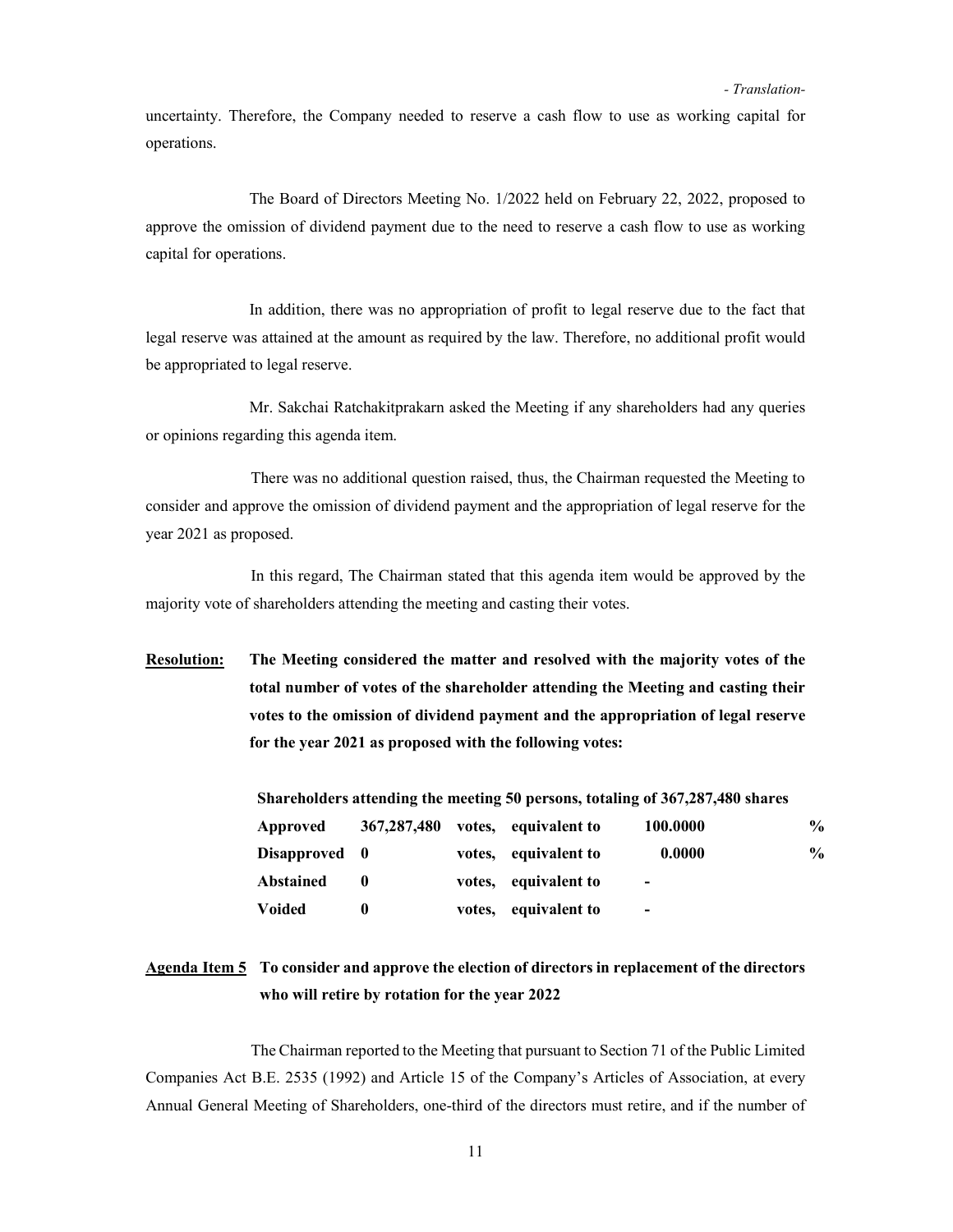directors was not a multiple of three, the number of directors closest to one-third shall retire. In this year, there were the directors who would retire by rotation as follows: -

| 1. Mr. Manit Nitiprateep        | <b>Independent Director</b> |
|---------------------------------|-----------------------------|
| 2. Mr. Rangsun Puangprang       | Non-Executive Director      |
| 3. Mr. Pisan Ratchakitprakarn   | <b>Executive Director</b>   |
| 4. Mr. Sakchai Rutchakitprakarn | <b>Executive Director</b>   |

In this regard, in order to be in line with the Principal of Good Corporate Governance and to allow the shareholders to consider this matter independently, the four retiring directors wished to leave the Meeting room. After such retiring directors left the Meeting room, the Chairman reported to the Meeting that the Nomination and Remuneration Committee' Meeting No. 1/2022 held on February 22, 2022, excluding the members who had conflict of interest in this agenda item, considered suitability of the persons who would be elected as the directors by consideration of substantial criterions, e.g. having no prohibited qualifications of being the Company's directors in accordance with the Public Limited Companies Act B.E. 2535 (1992), morals, ethics, knowledge, ability, expertise, and experience and suitability in various fields of being the directors and continuation of working and performance from being the Board of Directors and the sub-Committees of each person individually. The Nomination and Remuneration Committee' Meeting therefore resolved to propose to the Board of Directors to then present to the 2022 Annual General Meeting of Shareholders to consider and approve the election of the directors who would retire by rotation to return their office for another term.

 In addition, the Chairman further reported to the Meeting that the Company had announced through the Company website, the opportunity for shareholders to propose the name of a qualified person to be a candidate for the Company's director nomination process from October 1, 2021 to February 18, 2022. However, none of the shareholders proposed a person to be a candidate. Therefore, the Board of Directors' Meeting No. 1/2022 held on February 22, 2022, excluding the directors who had conflict of interest in this agenda item, agreed with the Nomination and Remuneration Committee to propose to the 2022 Annual General Meeting of Shareholders to consider and approve the election of the directors who retire by rotation to return to their office for another term.

 The four persons who were nominated as directors went through a screening process or the careful and cautious consideration of the Board of Directors and each had full qualifications according to the Company's Articles of Association, the Public Limited Companies Act B.E. 2535 and the securities and exchange laws as well as being knowledgeable, capable, skilled and experienced, able to devote time and talent to the highest benefit of the company, shareholders and all stakeholders. Therefore, they were considered appropriate to hold the position of the Company's director. In addition, Mr. Manit Nitiprateep who was proposed to return to his position of independent director expressed the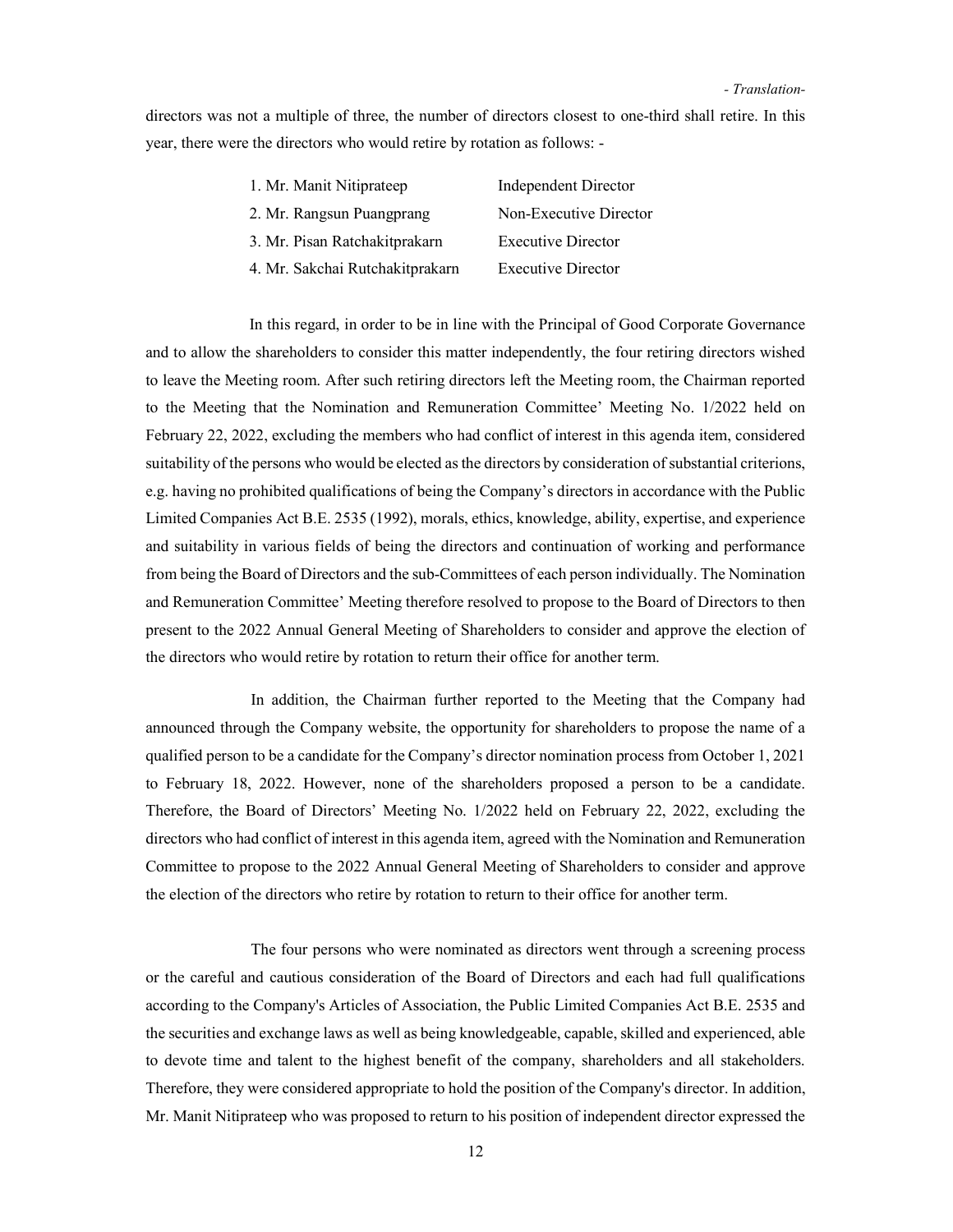opinion independently and performed his duty by adhering to the law, rules, regulations and related provision for the highest benefit of all shareholders.

 The Chairman asked the Meeting if any shareholders had any queries or opinions regarding this agenda item.

 There were no shareholders asking any further questions or expressing any opinions. The Chairman then requested the Meeting to approve individually the election of the directors who would retire by rotation.

 In this regard, the Chairman informed the Meeting that this agenda item would be approved by the majority votes of shareholders attending the Meeting and casting their votes.

Resolution: The Meeting considered the matter and resolved to approve individually the election of the directors who would retire by rotation as proposed with the following votes:

1. Mr. Manit Nitiprateep: The Meeting considered the matter and resolved with the majority votes of the total number of votes of the shareholders attending the Meeting and casting their votes and approved the re-election of the Independent Director for another term with the following votes:

| Shareholders attending the meeting 50 persons, totaling of 367,287,480 shares |          |        |                      |                          |                |  |  |
|-------------------------------------------------------------------------------|----------|--------|----------------------|--------------------------|----------------|--|--|
| 367, 287, 480<br>100.0000<br>votes, equivalent to<br>Approved                 |          |        |                      |                          | $\frac{6}{10}$ |  |  |
| <b>Disapproved</b>                                                            | $\bf{0}$ |        | votes, equivalent to | 0.0000                   | $\frac{1}{2}$  |  |  |
| Abstained                                                                     | $\bf{0}$ |        | votes, equivalent to | $\overline{\phantom{0}}$ |                |  |  |
| <b>Voided</b>                                                                 | 0        | votes, | equivalent to        | $\overline{\phantom{0}}$ |                |  |  |

2. Mr. Rangsun Puangprang: The Meeting considered the matter and resolved with the majority votes of the total number of votes of the shareholders attending the Meeting and casting their votes and approved the re-election of the Non-Executive Director for another term with the following votes:

| Shareholders attending the meeting 50 persons, totaling of 367,287,480 shares |  |  |                                  |          |               |  |  |  |
|-------------------------------------------------------------------------------|--|--|----------------------------------|----------|---------------|--|--|--|
| Approved                                                                      |  |  | 367,287,480 votes, equivalent to | 100.0000 | $\frac{0}{0}$ |  |  |  |
| <b>Disapproved</b>                                                            |  |  | votes, equivalent to             | 0.0000   | $\frac{0}{0}$ |  |  |  |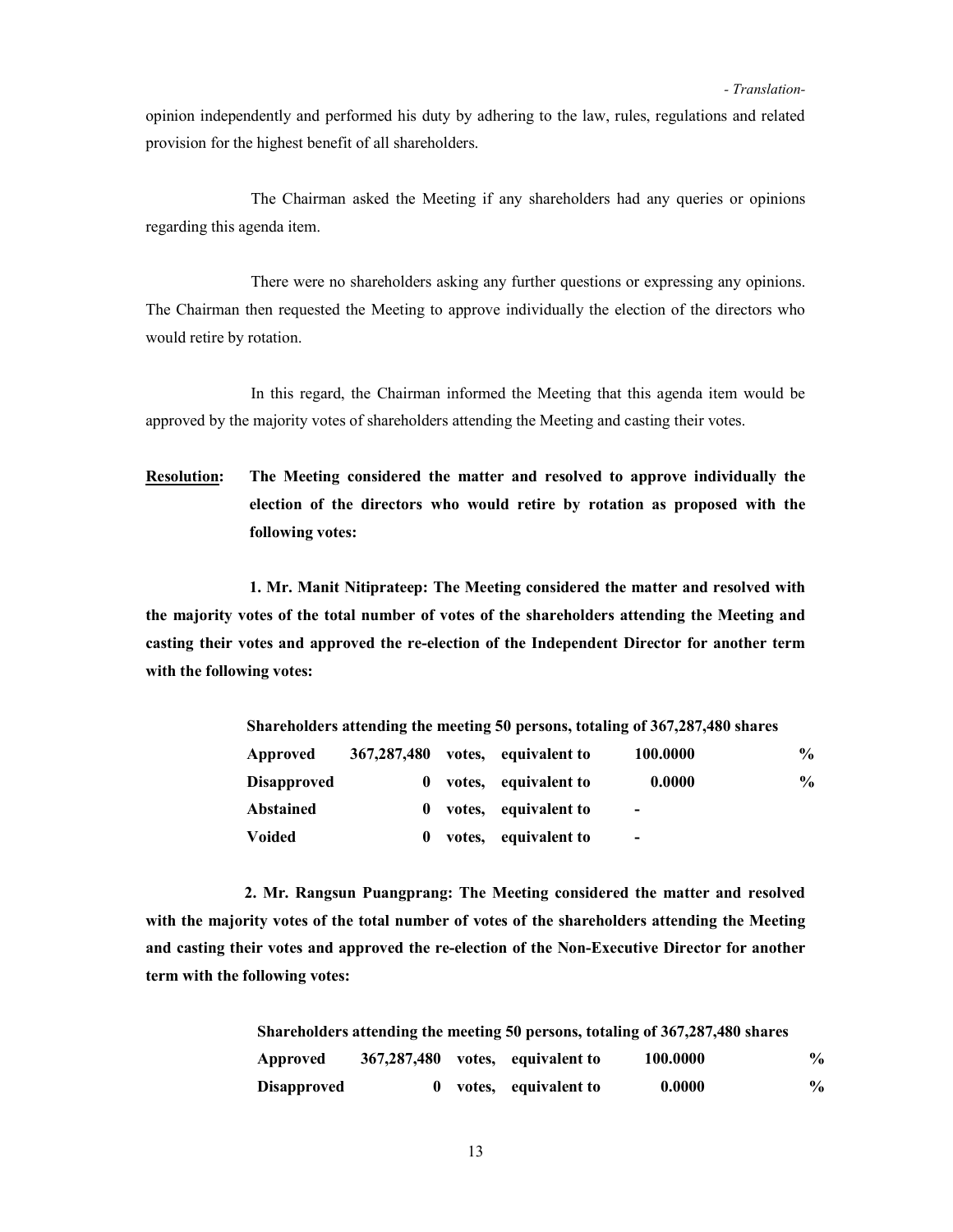| Abstained |  | 0 votes, equivalent to |  |
|-----------|--|------------------------|--|
| Voided    |  | 0 votes, equivalent to |  |

3. Mr. Pisan Ratchakitprakarn: The Meeting considered the matter and resolved with the majority votes of the total number of votes of the shareholders attending the Meeting and casting their votes and approved the re-election of the Executive Director for another term with the following votes:

|                    |               |        |                      | Shareholders attending the meeting 51 persons, totaling of 367,287,490 shares |                |
|--------------------|---------------|--------|----------------------|-------------------------------------------------------------------------------|----------------|
| Approved           | 367, 287, 490 |        | votes, equivalent to | 100.0000                                                                      | $\frac{6}{10}$ |
| <b>Disapproved</b> | $\mathbf{0}$  |        | votes, equivalent to | 0.0000                                                                        | $\frac{0}{0}$  |
| <b>Abstained</b>   | $\bf{0}$      |        | votes, equivalent to | $\overline{\phantom{0}}$                                                      |                |
| Voided             | $\mathbf{0}$  | votes, | equivalent to        | $\overline{\phantom{0}}$                                                      |                |
|                    |               |        |                      |                                                                               |                |

Remark: In this agenda item, there was an additional 1 shareholder holding 10 shares attending the Meeting.

4. Mr. Sakchai Rutchakitprakarn: The Meeting considered the matter and resolved with the majority votes of the total number of votes of the shareholders attending the Meeting and casting their votes and approved the re-election of the Executive Director for another term with the following votes:

| Shareholders attending the meeting 51 persons, totaling of 367,287,490 shares |               |        |                      |                          |                |  |  |  |
|-------------------------------------------------------------------------------|---------------|--------|----------------------|--------------------------|----------------|--|--|--|
| Approved                                                                      | 367, 287, 480 |        | votes, equivalent to | 100.0000                 | $\frac{6}{10}$ |  |  |  |
| <b>Disapproved</b>                                                            | 10            |        | votes, equivalent to | 0.0000                   | $\frac{0}{0}$  |  |  |  |
| Abstained                                                                     | $\bf{0}$      |        | votes, equivalent to | $\overline{\phantom{0}}$ |                |  |  |  |
| Voided                                                                        | $\mathbf{0}$  | votes, | equivalent to        | $\overline{\phantom{0}}$ |                |  |  |  |

 The Chairman informed the Meeting that from the voting, the Meeting passed a resolution approving the election of the directors who retired by rotation to return to their office for another term and invited the four directors to return to the Meeting room.

### Agenda Item 6 To consider and approve the remuneration of the Board of Directors and the Sub-Committees for the year 2022

 The Chairman appointed Mr. Manit Nitiprateep, Chairman of the Nomination and Remuneration Committee, to present the details of the Remuneration of the Board of Directors and Sub-Committees for the year 2022 to the Meeting.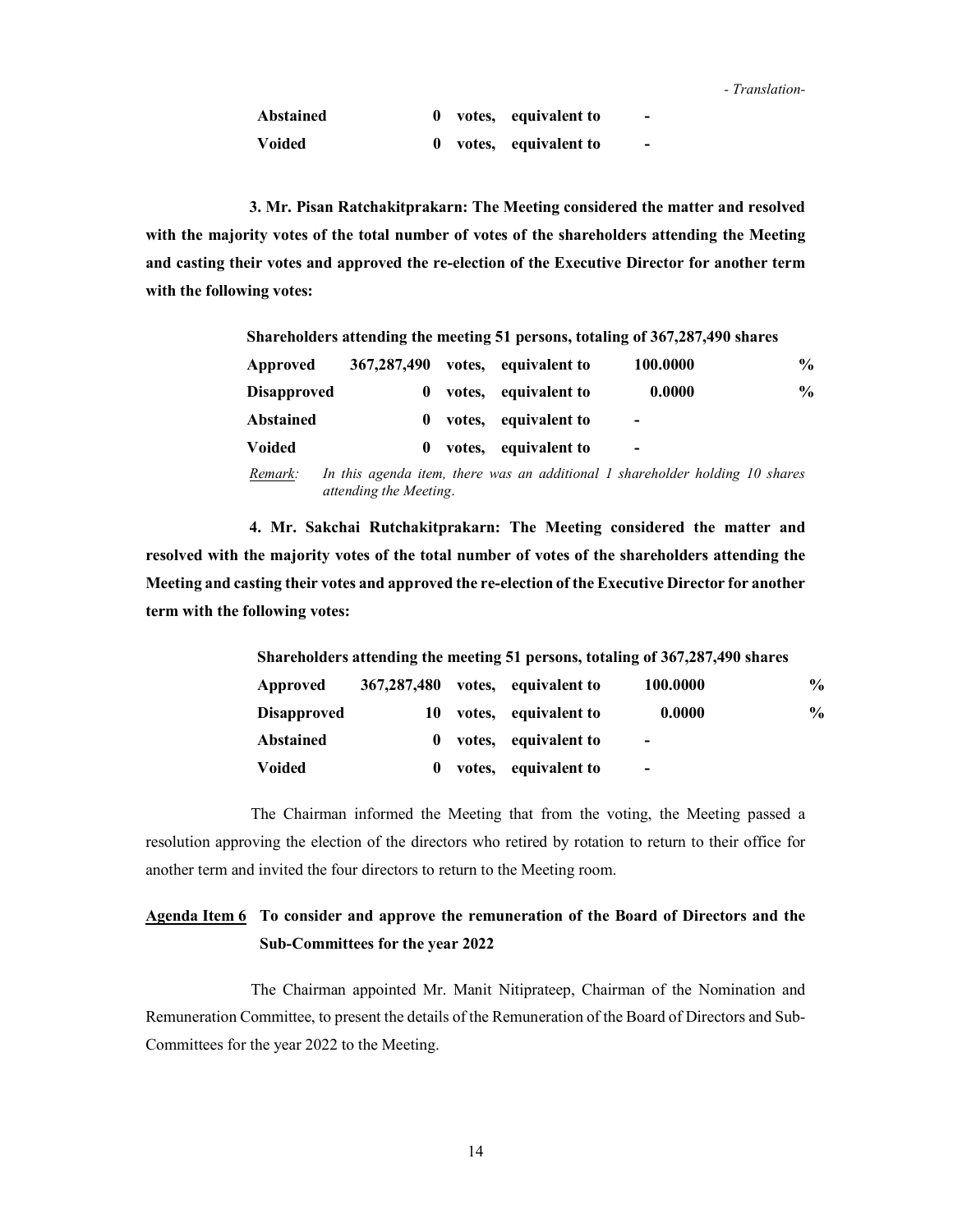Mr. Manit Nitiprateep reported to the Meeting that Article 34 of the Company's Articles of Association states that directors have the right to receive the remuneration in forms of meeting allowance, pension, bonus, or other benefits as specified in the Articles of Association or as approved by the shareholders' meeting, which can be determined in the exact amount or in principle, and as to be set forth from time to time or until any changes otherwise. In addition, directors have the right to receive allowance, and other benefits as per the Company's regulations.

The remuneration of the Board of Directors and the Sub-Committees for the year 2021 was approved by the resolution of the 2021 Annual General Meeting of Shareholders on April 8, 2021, within the amount not exceeding Baht 8,000,000 (eight million Baht), divided into monthly remuneration, meeting allowance and gratuity without any other benefits, which was actually paid in the year 2021 totaling Baht 3,510,000 (three million five hundred and ten thousand Baht).

The Nomination and Remuneration Committee's Meeting No. 1/2022 held on February 22, 2022, considered and determined the remuneration of the Company's directors by concerning suitability, duties and responsibilities of the directors in relation to the overall operation of the Company, and comparing with other companies in similar business and similar size. The Committee deemed appropriate to propose the Board of Directors and then the 2022 Annual General Meeting of Shareholders to consider and approve the remuneration of the Board of Directors and the Sub-Committees for the year 2022 in the total amount not exceeding Baht 8,000,000 (eight million Baht) the same as the previous year, comprising of monthly remuneration, meeting allowance and gratuity without any other benefits. The details of the monthly remuneration and meeting allowance are as follows: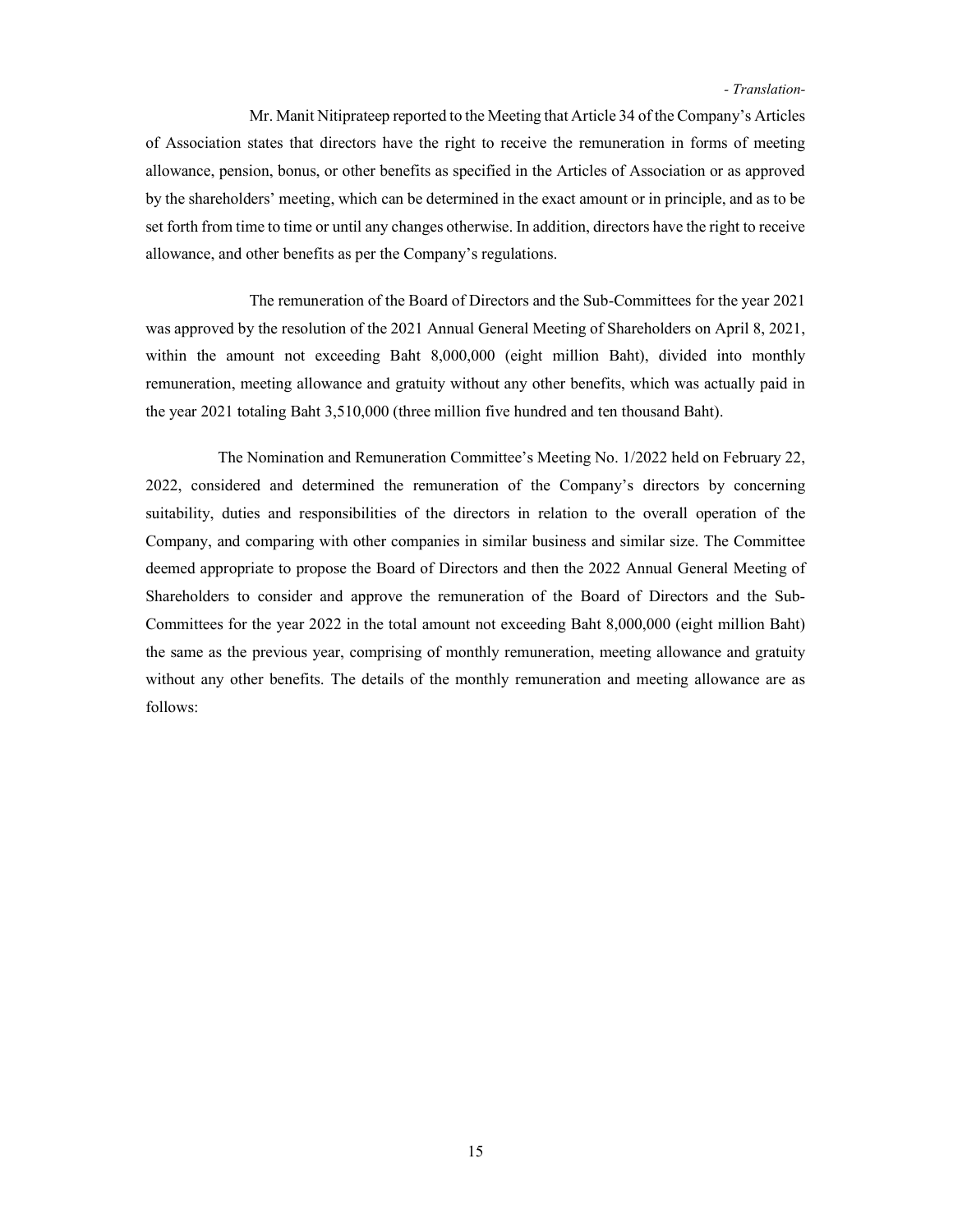|                                                   | <b>Types of Remuneration</b> |                                                 |                                                     |       |  |  |
|---------------------------------------------------|------------------------------|-------------------------------------------------|-----------------------------------------------------|-------|--|--|
| <b>Position</b>                                   |                              | <b>Monthly</b><br><b>Remuneration</b><br>(Baht) | <b>Meeting</b><br><b>Allowance</b><br>(Baht / Time) |       |  |  |
|                                                   | 2021                         | 2022                                            | 2021                                                | 2022  |  |  |
| The Board of Directors                            |                              |                                                 |                                                     |       |  |  |
| Chairman                                          | 50,000                       | 50,000                                          | 5,000                                               | 5,000 |  |  |
| Director                                          | 15,000                       | 15,000                                          | 5,000                                               | 5,000 |  |  |
| The Audit Committee                               |                              |                                                 |                                                     |       |  |  |
| Chairman of Audit Committee                       | 10,000                       | 10,000                                          | 2,500                                               | 2,500 |  |  |
| <b>Audit Committee Member</b>                     | 5,000                        | 5,000                                           | 2,500                                               | 2,500 |  |  |
| <b>Executive Committee</b>                        |                              |                                                 |                                                     |       |  |  |
| Chairman of Executive Committee                   | 30,000                       | 30,000                                          | 2,500                                               | 2,500 |  |  |
| <b>Executive Committee Member</b>                 | 5,000                        | 5,000                                           | 2,500                                               | 2,500 |  |  |
| Nomination and Remuneration Committee             |                              |                                                 |                                                     |       |  |  |
| Chairman of Nomination and Remuneration Committee | 5,000                        | 5,000                                           | 2,500                                               | 2,500 |  |  |
| Nomination and Remuneration Committee Member      | 2,500                        | 2,500                                           | 2,500                                               | 2,500 |  |  |
| <b>Risk Management Committee</b>                  |                              |                                                 |                                                     |       |  |  |
| Chairman of Risk Management Committee             | N/A                          | N/A                                             | N/A                                                 | N/A   |  |  |
| Risk Management Committee Member                  | N/A                          | N/A                                             | N/A                                                 | N/A   |  |  |

Remark: Gratuity of directors to be within the power of the Nomination and Remuneration Committee for further consideration and allocation. The Risk Management Committee will not receive the remuneration as they are the Company's executives.

 Mr. Manit Nitiprateep asked the Meeting if any shareholders had any queries or opinions regarding this agenda item.

There was no additional question raised, thus, the Chairman requested the Meeting to consider and approve the remuneration of the Directors and Sub-Committee for 2022.

 In this regard, the Chairman informed the Meeting that this agenda item would be approved by no less than two-thirds of the votes of shareholders attending the meeting.

Resolution: The Meeting considered the matter and resolved with no less than two-thirds of the votes of the shareholder attending the Meeting on the Remuneration of the Board of Directors and Sub-Committee for the year 2022 as proposed with the following votes:

|  | Shareholders attending the meeting 51 persons, totaling of 367,287,490 shares |
|--|-------------------------------------------------------------------------------|
|  |                                                                               |

| Approved           | 367,287,480 | votes, equivalent to | 100.0000       | $\frac{1}{2}$ |
|--------------------|-------------|----------------------|----------------|---------------|
| <b>Disapproved</b> | 10          | votes, equivalent to | 0.0000         | $\frac{0}{0}$ |
| Abstained          | $\bf{0}$    | votes, equivalent to | 0.0000         | $\frac{0}{0}$ |
| <b>Voided</b>      | 0           | votes, equivalent to | $\blacksquare$ |               |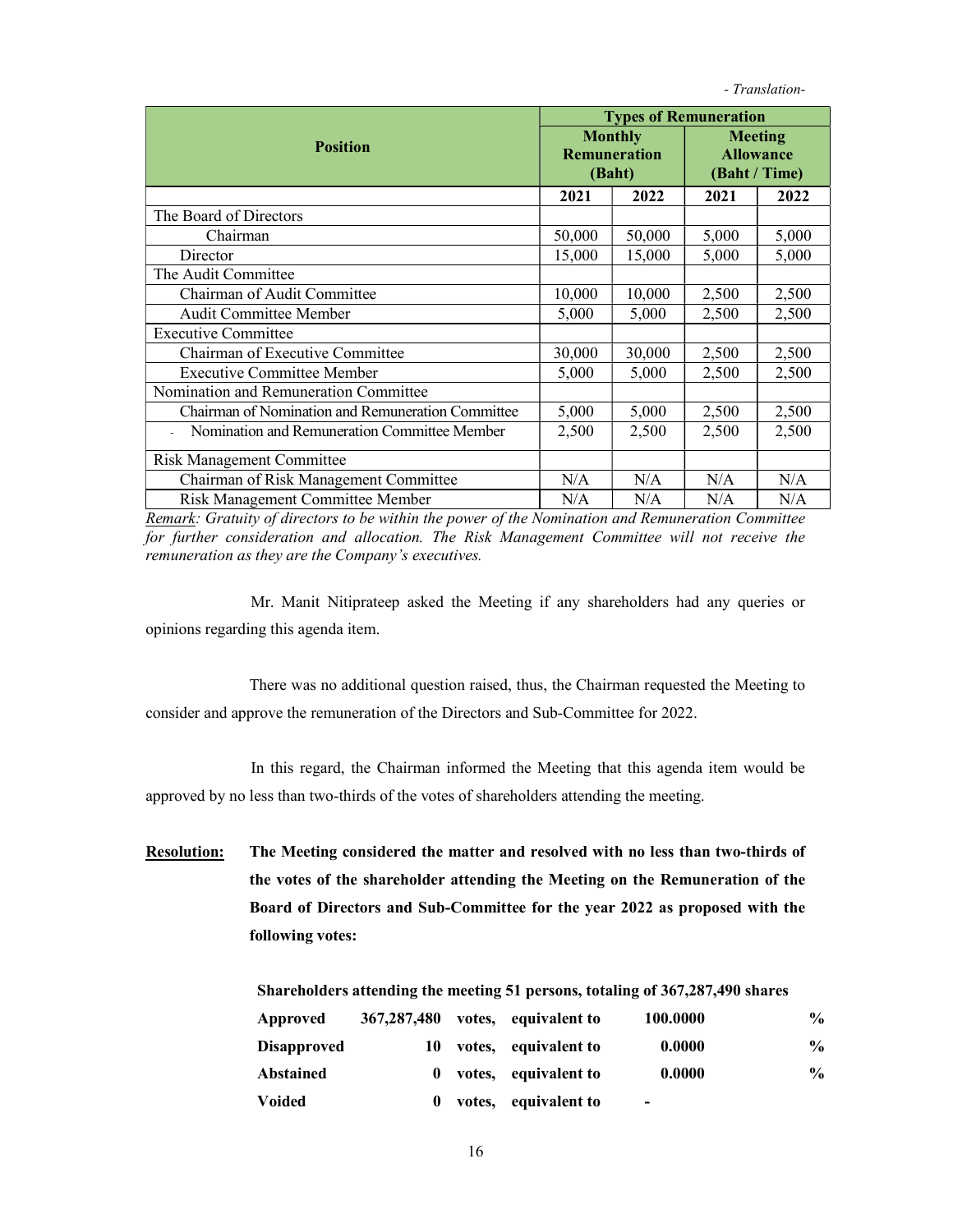### Agenda Item 7 To consider and approve the appointment of the Company's auditor and determination of the audit fee for the year 2022

 The Chairman appointed Mr. Manit Nitiprateep, Chairman of the Audit Committee, to present the details of the appointment of the Company's auditor and determination of the audit fee for the year 2022 to the Meeting.

 Mr. Manit Nitiprateep reported that Section 120 and Section 121 of the Public Company Act B.E. 2535(1992) as well as Article 32 of the Company's Articles of Association, specified that the auditor must be appointed at every Annual General Meeting of Shareholders, and such meeting may re-appoint the auditor. The audit fee had to be determined at the meeting of shareholders. In any event, the auditor could not be the Company's director, staff, employee or hold any position in the Company. According to the Audit Committee's Meeting No. 1/2022 held on February 22, 2022, the meeting considered and selected the Company's auditor by considering performance, independence of the auditor and audit fee, and provided the opinion and proposed to the Board of Directors to propose to the shareholder's meeting to consider and appoint any one of the following auditors from D I A International Audit Co., Ltd. to be the auditor of the Company and its subsidiary for the year 2022 as follows:

| 1) | Ms. Suphaphorn Mangjit    | Certified Public Accountant No. 8125                             |
|----|---------------------------|------------------------------------------------------------------|
| 2) | Mr. Wirote Satjathamnukul | Certified Public Accountant No. 5128                             |
| 3) |                           | Ms. Somjintana Pholhirunrat Certified Public Accountant No. 5599 |
| 4) | Mr. Nopparoek Pissanuwong | Certified Public Accountant No. 7764                             |

None of the four auditors had previously been the Company's auditor. In addition, the proposed auditors had no relationship and/or conflict of interest with the Company and its subsidiary, executives, major shareholders or related persons of such persons. The Board of Directors would ensure that the financial statements could be prepared in time.

 In this regard, the Company and its subsidiary's audit fee for the year 2022 was determined at the amount of Baht 2,600,000. Comparison of the audit fees for the Company and its Subsidiary for the year 2021 and 2022 was as following: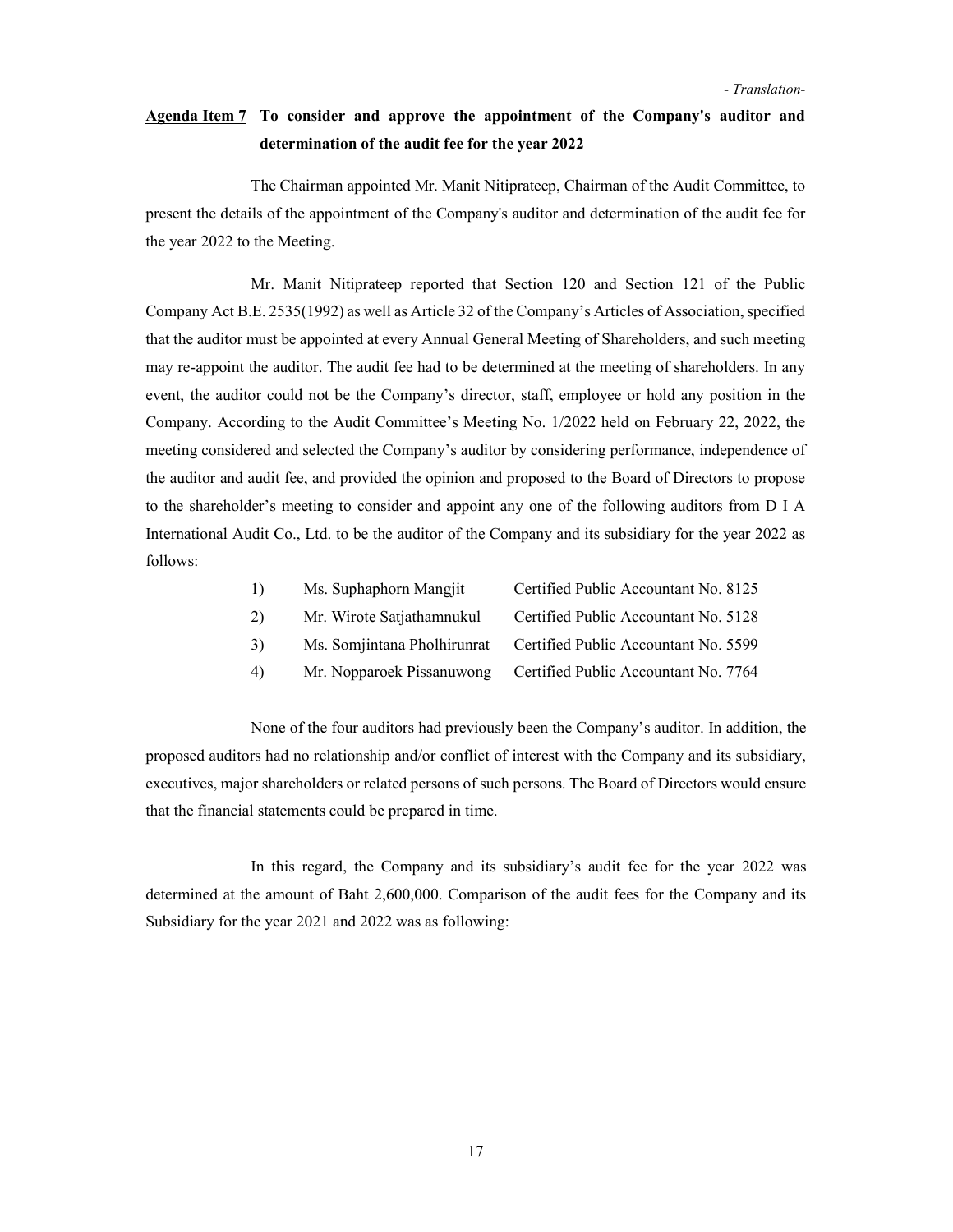|                                      | <b>Audit Fee (Baht)</b> |           | Increase /      | $\frac{6}{9}$ |
|--------------------------------------|-------------------------|-----------|-----------------|---------------|
| Company                              | 2021                    | 2022      | <b>Decrease</b> |               |
| AMA Marine Public Company<br>Limited | 1,250,000               | 1,350,000 | 100,000         | 8.00          |
| AMA Logistics Company Limited        | 570,000                 | 650,000   | 80,000          | 14.04         |
| TSSK Logistics Company Limited       | 450,000                 | 500,000   | 50,000          | 11.11         |
| Autologis Company Limited            | 200,000                 | 100,000   | (100,000)       | (50.00)       |
| Total                                | 2,470,000               | 2,600,000 | 130,000         | 5.26          |

Remark: Other expenses related to performance which consists of allowances, travel expenses, overtime expenses, international phone calls and food and accommodation expenses (in the case of traveling to stay overnight or to other provinces) would be charged according to the actual costs.

The Board of Directors' Meeting No. 1/2022 held on February 22, 2022, approved the appointment of the Company's auditor and determination of the audit fee for the year 2022 according to the Audit Committee's opinion. It deemed appropriate to propose to the Annual General Meeting of Shareholders for the year 2022 to consider and approve the appointment of auditors and the determination of the auditor's remuneration for the year 2022 as detailed above.

Mr. Manit Nitiprateep asked the Meeting if any shareholders had any queries or opinions regarding this agenda.

 There was no additional question raised, thus, the Chairman requested the Meeting to consider and approve the appointment of the Company's auditor and determination of the audit fee for the year 2022.

 In this regard, the Chairman informed that this agenda item would be approved by the majority votes of shareholders attending the meeting and casting their votes.

**Resolution:** The Meeting considered the matter and resolved to approve the appointment of the Company's auditor and determination of the audit fee for the year 2022 as proposed with the unanimous vote from the total number of votes of the shareholders attending the Meeting and casting their votes with the following votes:

|  |  |  | Shareholders attending the meeting 51 persons, totaling of 367,287,490 shares |
|--|--|--|-------------------------------------------------------------------------------|
|  |  |  |                                                                               |

| Approved           | 367,287,480 |        | votes, equivalent to | 100.0000                 | $\frac{0}{0}$ |
|--------------------|-------------|--------|----------------------|--------------------------|---------------|
| <b>Disapproved</b> | 10          |        | votes, equivalent to | 0.0000                   | $\frac{0}{0}$ |
| Abstained          | 0           |        | votes, equivalent to | $\overline{\phantom{0}}$ |               |
| <b>Voided</b>      |             | votes, | equivalent to        | $\,$                     |               |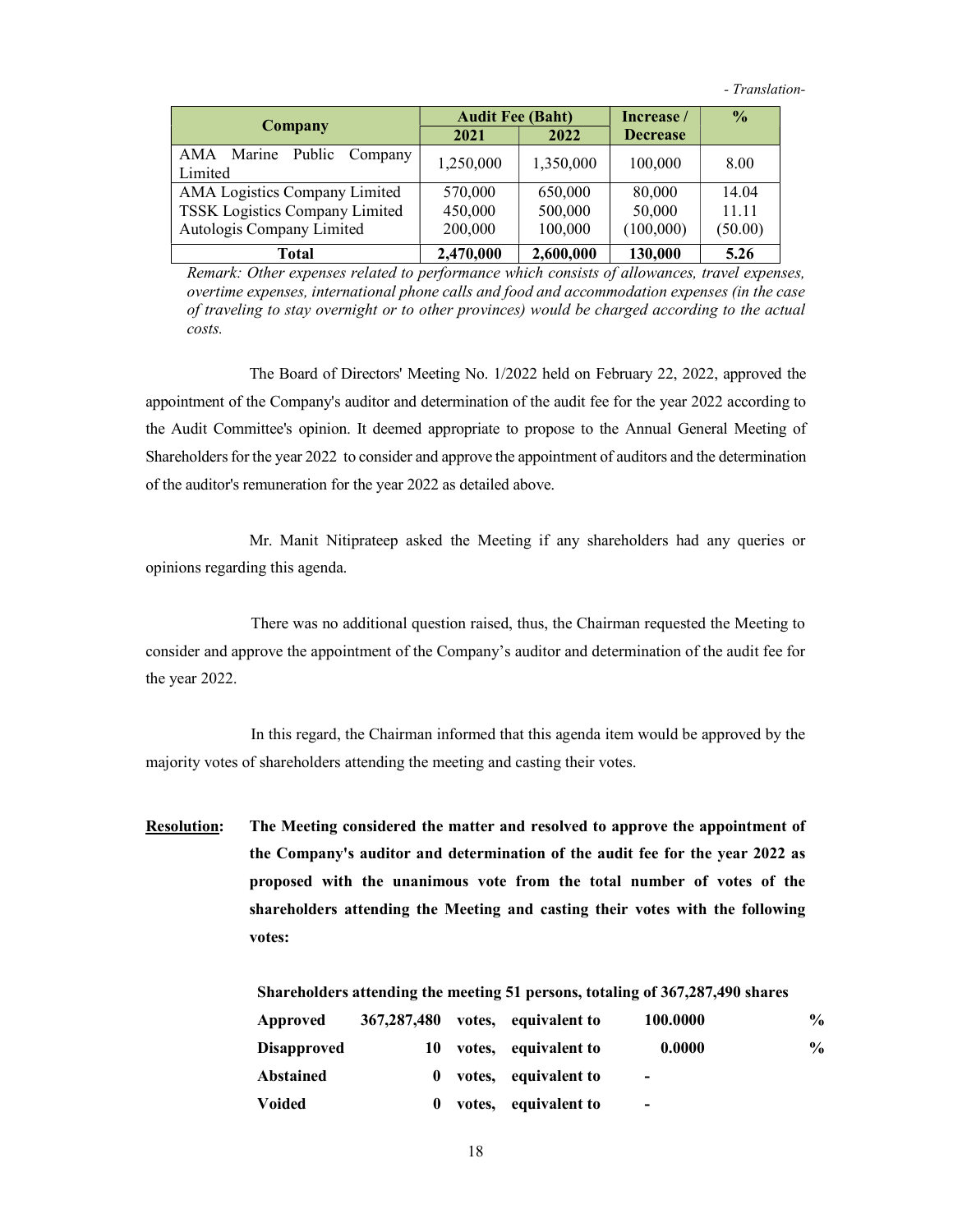# Agenda Item 8 To consider and approve the amendment of the Company's Articles of Association by revising Clause 24 and Clause 28 and adding new Clause 25 and Clause 29 to the Company's Articles of Association

 The Chairman appointed Mr. Sakchai Rutchakitprakarn, Assistant to Managing Director – Accounting & Finance, to present the report to the Meeting.

 Mr. Sakchai Rutchakitprakarn reported to the Meeting that due to the effect of the Emergency Decree on Electronic Meeting B.E.2543 ("the Emergency Decree"), the attendees who wanted to attend the meeting through electronic means according to the Emergency Decree could attend the meeting from anywhere both in the country and abroad without having to be in the same meeting place. They could have a meeting through electronic means according to the Emergency Decree if they had a connection (Join) that allowed attendees to discuss and express opinions. Therefore, the Company revised the Company's Articles of Association in Clause 24 and Clause 28 and added new Clause 25 and Clause 29 to the Company's Articles of Association. After the amendment, an order of the Company's Articles of Association would be amended, and the new Articles of Association of the Company would contain 48 clauses. Details of the amendments are as follows:

| <b>Current Articles of Association</b>                                                                                                                                                                                                                                                                                                                                                                                                                                                      | <b>Amended Articles of Association</b>                                                                                                                                                                                                                                                                                                                                                                                                                                                                                                                                                                                                                                                                                                                |
|---------------------------------------------------------------------------------------------------------------------------------------------------------------------------------------------------------------------------------------------------------------------------------------------------------------------------------------------------------------------------------------------------------------------------------------------------------------------------------------------|-------------------------------------------------------------------------------------------------------------------------------------------------------------------------------------------------------------------------------------------------------------------------------------------------------------------------------------------------------------------------------------------------------------------------------------------------------------------------------------------------------------------------------------------------------------------------------------------------------------------------------------------------------------------------------------------------------------------------------------------------------|
| Article 24. In summoning a meeting of the<br>Board of Directors, the chairman of the<br>board or the person entrusted shall send a<br>written notice summoning a meeting to the<br>directors not less than seven $(7)$ days prior to<br>the date of the meeting, except in case of<br>necessity or urgency for the purpose of<br>protecting rights or benefits of the Company,<br>a summons of a meeting may be notified by<br>other means and earlier date of the meeting<br>may be fixed. | <b>Article 24.</b> In summoning a meeting of the<br>Board of Directors, either by attending in<br>person or by electronic means, the chairman<br>of the board or the person entrusted shall<br>send a written notice summoning a meeting<br>to the directors not less than seven (7) days<br>prior to the date of the meeting, except in<br>case of necessity or urgency for the purpose<br>of protecting rights or benefits of the<br>Company, a summons of a meeting may be<br>notified by other means and earlier date of<br>the meeting may be fixed. However, in the<br>case where such meeting will be held by<br>electronic media, the Company may send<br>summoning a<br>meeting<br>notice<br>and<br>supporting documents by electronic mail. |
| Two or more directors may request the<br>chairman of the board to summon a meeting<br>of the Board of Directors. In the case of two<br>or more directors requesting such, the<br>chairman of the board shall fix the date of<br>the meeting within fourteen (14) days as<br>from the date of the request.                                                                                                                                                                                   | Two or more directors may request the<br>chairman of the board to summon a meeting<br>of the Board of Directors. In the case of two<br>or more directors requesting such, the<br>chairman of the board shall fix the date of<br>the meeting within fourteen (14) days as<br>from the date of the request.                                                                                                                                                                                                                                                                                                                                                                                                                                             |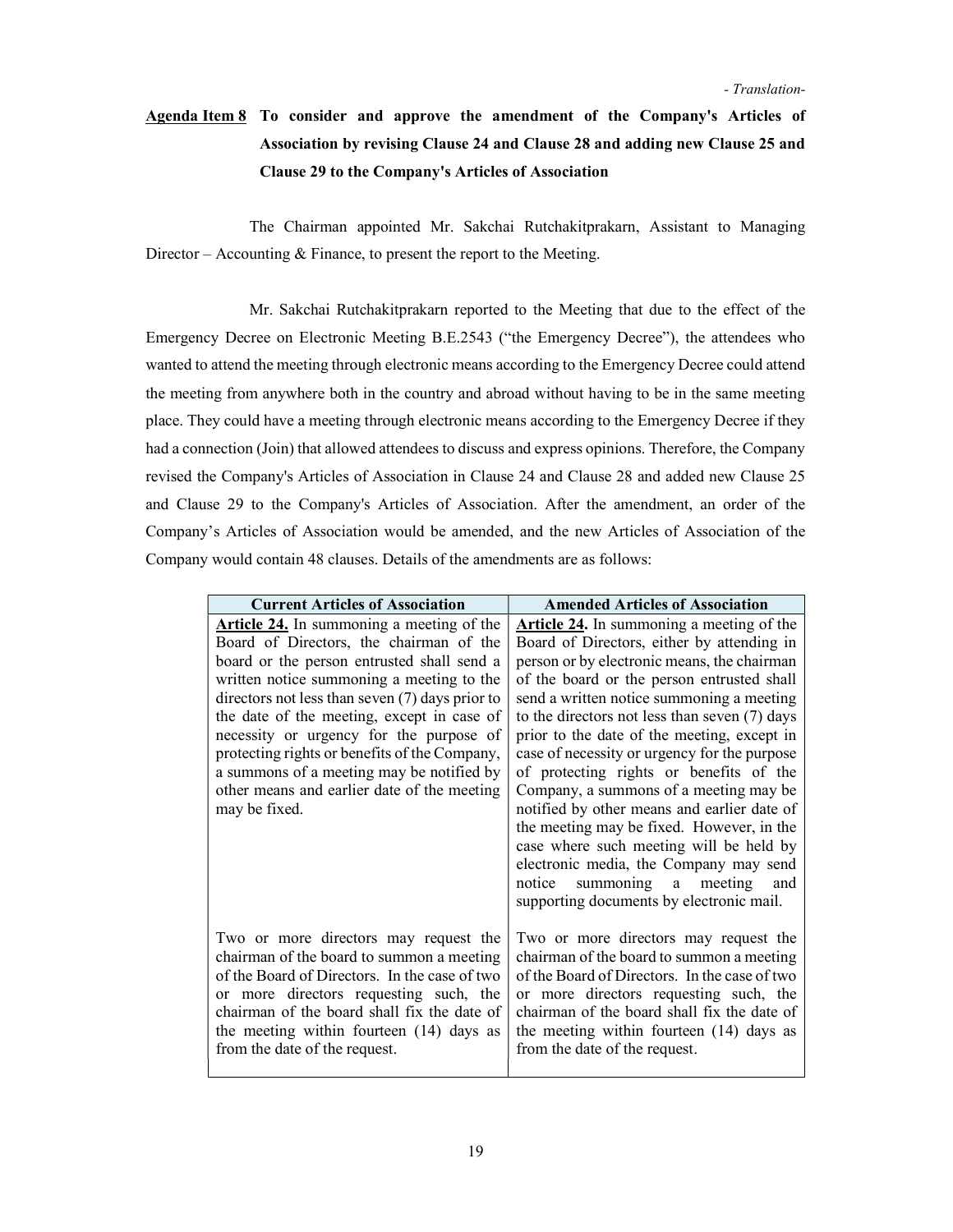| <b>Current Articles of Association</b>                                                                                                                                                                                                                                                                                                                                                                                                                                                                                                                                                                                                                                                                                                                                                                                          | <b>Amended Articles of Association</b>                                                                                                                                                                                                                                                                                                                                                                                                                                                                                                                                                                                                                                                                                                                                                                                                                                                                                                                                                                                                                      |
|---------------------------------------------------------------------------------------------------------------------------------------------------------------------------------------------------------------------------------------------------------------------------------------------------------------------------------------------------------------------------------------------------------------------------------------------------------------------------------------------------------------------------------------------------------------------------------------------------------------------------------------------------------------------------------------------------------------------------------------------------------------------------------------------------------------------------------|-------------------------------------------------------------------------------------------------------------------------------------------------------------------------------------------------------------------------------------------------------------------------------------------------------------------------------------------------------------------------------------------------------------------------------------------------------------------------------------------------------------------------------------------------------------------------------------------------------------------------------------------------------------------------------------------------------------------------------------------------------------------------------------------------------------------------------------------------------------------------------------------------------------------------------------------------------------------------------------------------------------------------------------------------------------|
|                                                                                                                                                                                                                                                                                                                                                                                                                                                                                                                                                                                                                                                                                                                                                                                                                                 | Article 25. In the meeting of the Board of<br>Directors, either by attending in person or<br>by electronic means, the presence of not less<br>than one half $(1/2)$ of the total number of<br>directors is required to constitute a quorum<br>and they must comply with the rules set<br>forth by virtue of the Emergency Decree on<br>Electronic Meetings.                                                                                                                                                                                                                                                                                                                                                                                                                                                                                                                                                                                                                                                                                                 |
| Article 28. In summoning a meeting of<br>shareholders, The Board of Directors shall<br>prepare a notice summoning the meeting,<br>with an indication of the place, date, time,<br>agenda of the meeting and matters to be<br>presented to the meeting, together with<br>appropriate details and a clear indication<br>whether such matters are to be proposed for<br>acknowledgment, approval or consideration<br>as well as opinions of the Board of Directors<br>on such matters, and shall send such notice<br>to the shareholders and the public limited<br>Company registrar not less than seven (7)<br>days prior to the date of the meeting,<br>provided that the notice summoning the<br>meeting shall also be published in a<br>newspaper for at least three (3) consecutive<br>days prior to the date of the meeting. | Article 28. In summoning a meeting of<br>shareholders, either by attending in person<br>or by electronic means, The Board of<br>Directors shall prepare a notice summoning<br>the meeting, with an indication of the place,<br>date, time, agenda of the meeting and<br>matters to be presented to the meeting,<br>together with appropriate details and a clear<br>indication whether such matters are to be<br>proposed for acknowledgment, approval or<br>consideration as well as opinions of the<br>Board of Directors on such matters, and<br>shall send such notice to the shareholders<br>and the public limited Company registrar<br>not less than seven (7) days prior to the date<br>of the meeting, provided that the notice<br>summoning the meeting shall also be<br>published in a newspaper for at least three<br>(3) consecutive days prior to the date of the<br>meeting. In a case where such meeting will<br>be held by electronic media, the Company<br>may send notice of the meeting and<br>supporting documents by electronic mail. |
| The meeting of shareholders shall be held in<br>the locality in which the Company's head<br>office is located or in other provinces<br>throughout the Kingdom as the Board of<br>Directors deems appropriate.                                                                                                                                                                                                                                                                                                                                                                                                                                                                                                                                                                                                                   | The meeting of shareholders shall be held in<br>the locality in which the Company's head<br>office is located or in other provinces<br>throughout the Kingdom as the Board of<br>Directors deems appropriate.                                                                                                                                                                                                                                                                                                                                                                                                                                                                                                                                                                                                                                                                                                                                                                                                                                               |
|                                                                                                                                                                                                                                                                                                                                                                                                                                                                                                                                                                                                                                                                                                                                                                                                                                 | <b>Article 29.</b> In the meeting of shareholders,<br>either by attending in person or<br>by<br>there<br>electronic<br>shall<br>be<br>means,<br>shareholders and proxies (if any) present at<br>the meeting in a number not less than<br>twenty-five $(25)$ persons or not less than one<br>half $(1/2)$<br>of the<br>total<br>number<br>of<br>shareholders with a number of shares<br>amounting to not less than one-third $(1/3)$ of<br>the total number of sold shares to constitute<br>a quorum, and they must comply with the<br>rules set forth by virtue of the Emergency<br>Decree on Electronic Meetings.                                                                                                                                                                                                                                                                                                                                                                                                                                          |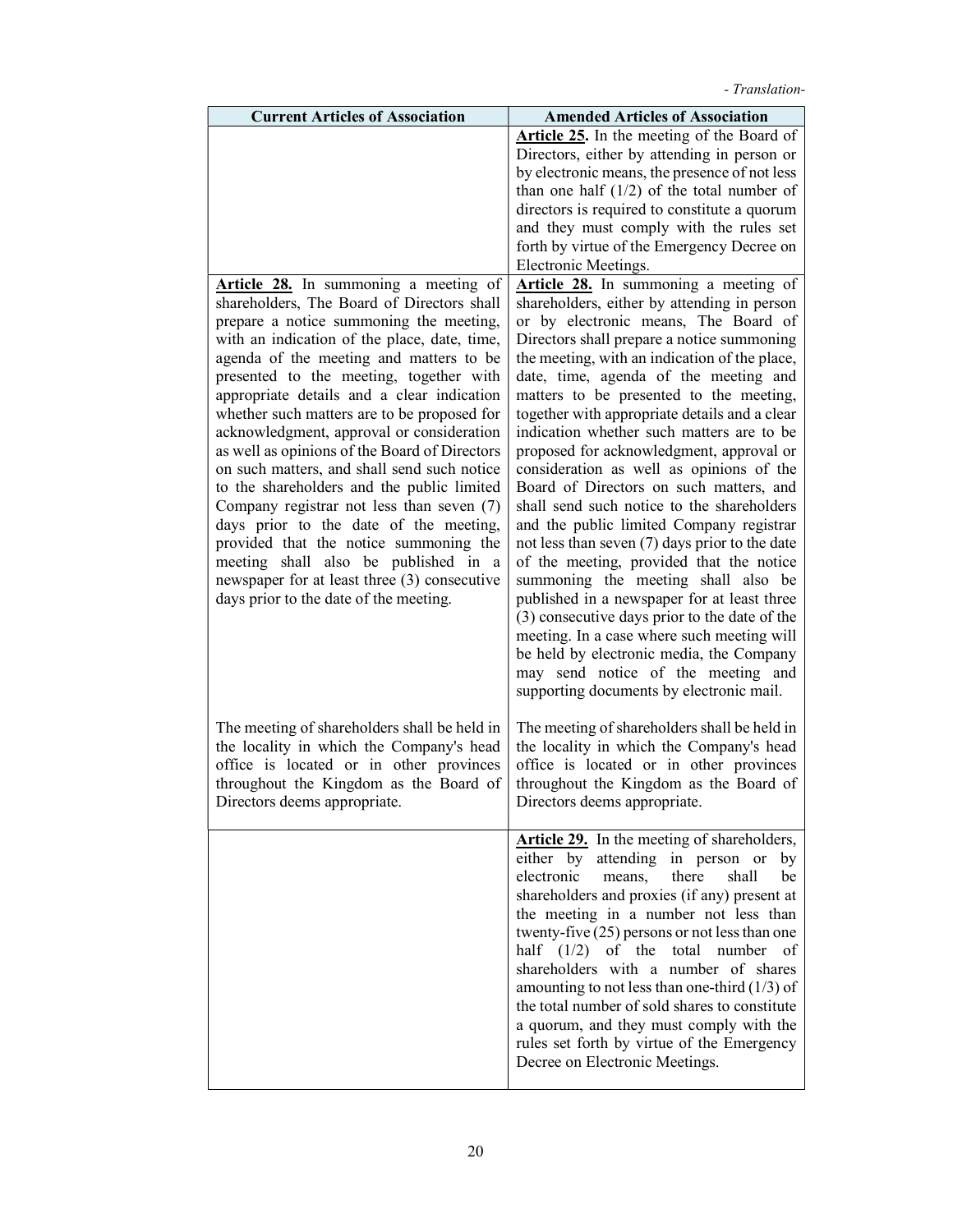The Board of Directors' Meeting No. 1/2022 held on February 22, 2022, deemed appropriate to propose to the Annual General Meeting of Shareholders for the year 2022 to consider and approve the amendment of the Company's Articles of Association by revising Clause 24 and Clause 28 and adding new Clause 25 and Clause 29 to the Company's Articles of Association to be in line with the Emergency Decree on Electronic Meeting B.E. 2563 and that such might change in the future. As a result, an order of the Company's Articles of Association would be amended, and the new Articles of Association of the Company would contain 48 clauses. Details of the amendments are as above.

Mr. Sakchai Rutchakitprakarn asked the Meeting if any shareholders had any queries or opinions regarding this agenda item.

 There was no additional question raised, thus, the Chairman requested the Meeting to consider and approve the amendment of the Company's Articles of Association by revising Clause 24 and Clause 28 and adding new Clause 25 and Clause 29, in which an order of the Company's Articles of Association would be amended, and the new Articles of Association of the Company would contain 48 clauses.

In this regard, the Chairman informed the Meeting that this agenda item would be approved by no less than three-fourths of the overall votes cast by shareholders who attended the Meeting and eligible to vote.

Resolution: The Meeting considered the matter and resolved to approve the amendment of the Company's Articles of Association by revising Clause 24 and Clause 28 and adding new Clause 25 and Clause 29, in which an order of the Company's Articles of Association would be amended, and the new Articles of Association of the Company would contain 48 clauses with the unanimous vote from the total number of votes of the shareholders attending the Meeting and entitled to vote with the following votes:

| Approved           | 367, 287, 480 |        | votes, equivalent to | 100.0000                 | $\frac{0}{0}$ |
|--------------------|---------------|--------|----------------------|--------------------------|---------------|
| <b>Disapproved</b> | 10            |        | votes, equivalent to | 0.0000                   | $\frac{1}{2}$ |
| Abstained          | $\mathbf{0}$  |        | votes, equivalent to | 0.0000                   |               |
| <b>Voided</b>      | $\bf{0}$      | votes, | equivalent to        | $\overline{\phantom{0}}$ |               |